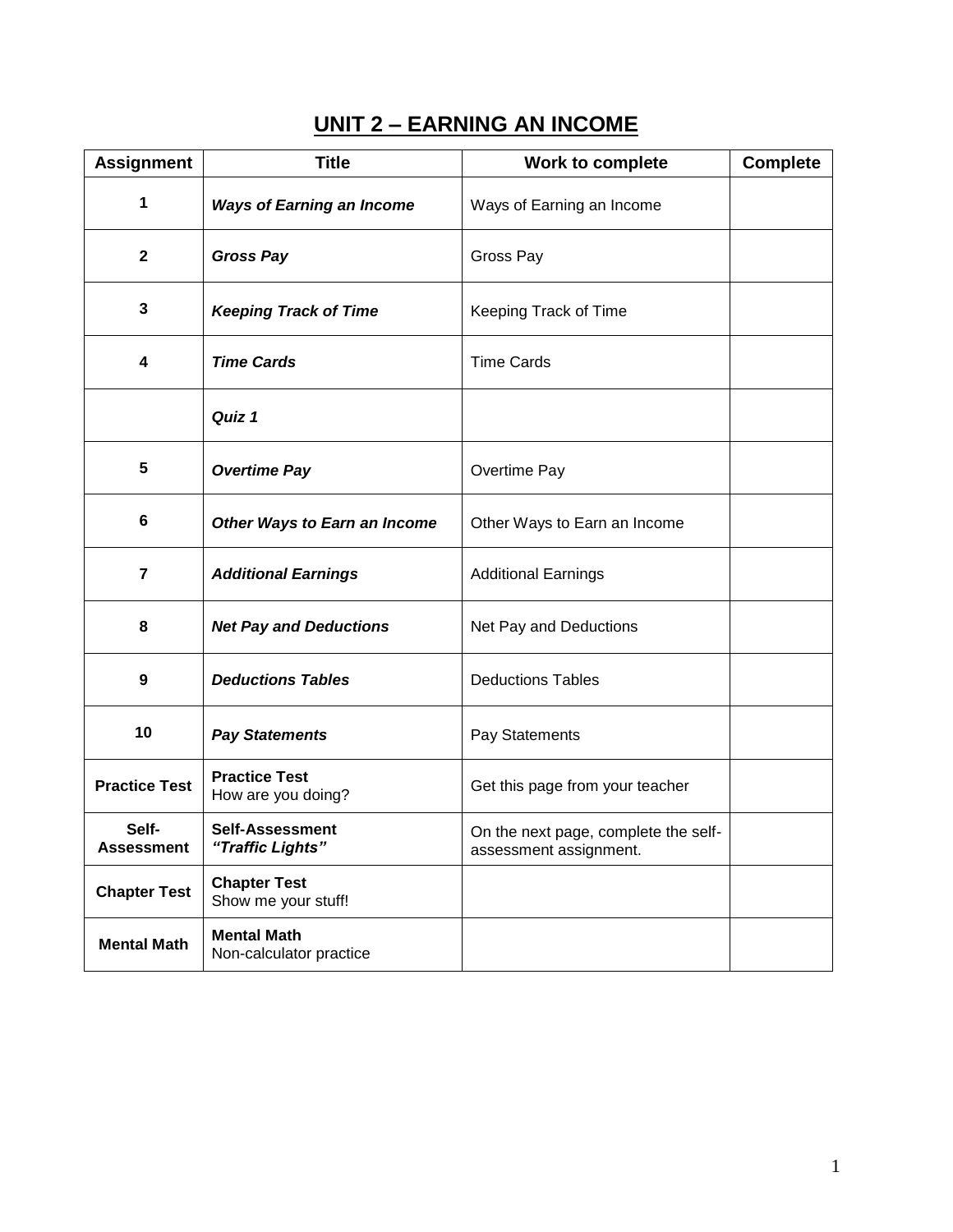### **Self Assessment**

In the following chart, show how confident you feel about each statement by drawing one of the following:  $\ddot{\odot}$ ,  $\odot$ , or  $\odot$ . Then discuss this with your teacher **BEFORE** you write the test!

| <b>Statement</b>                                                                                                                                                                                                  |  |  |  |
|-------------------------------------------------------------------------------------------------------------------------------------------------------------------------------------------------------------------|--|--|--|
| After completing this unit;                                                                                                                                                                                       |  |  |  |
| I can calculate gross pay if I know a rate of pay and amount of<br>time worked                                                                                                                                    |  |  |  |
| I can calculate the total time worked from a weekly work<br>schedule                                                                                                                                              |  |  |  |
| I can describe different methods for earning an income (a salary,<br>$\bullet$<br>piecework, a salary plus commission, etc.), and give examples of<br>jobs that fall into different categories                    |  |  |  |
| I can calculate earnings from the combination of a salary plus<br>$\bullet$<br>commission, bonuses, or tips                                                                                                       |  |  |  |
| I can calculate gross pay based on piecework                                                                                                                                                                      |  |  |  |
| I can describe the advantages and disadvantages of a given<br>$\bullet$<br>method of earning an income (contract work, piecework, salary,<br>or commission, etc.)                                                 |  |  |  |
| I can determine CPP, EI, and income tax deductions (federal and<br>$\bullet$<br>provincial/territorial) for a given gross pay, both from tax tables<br>and by calculation, and can use these to calculate net pay |  |  |  |
| I know what deductions are used to calculating taxable income                                                                                                                                                     |  |  |  |

# **Vocabulary: Chapter 2**

| benefits     | pay statement   |
|--------------|-----------------|
| biweekly     | piecework       |
| bonus        | salary          |
| commission   | self-employment |
| contract     | semi-monthly    |
| deductions   | shift premium   |
| gross pay    | taxable income  |
| minimum wage | tip             |
| net pay      | wage            |
| overtime     |                 |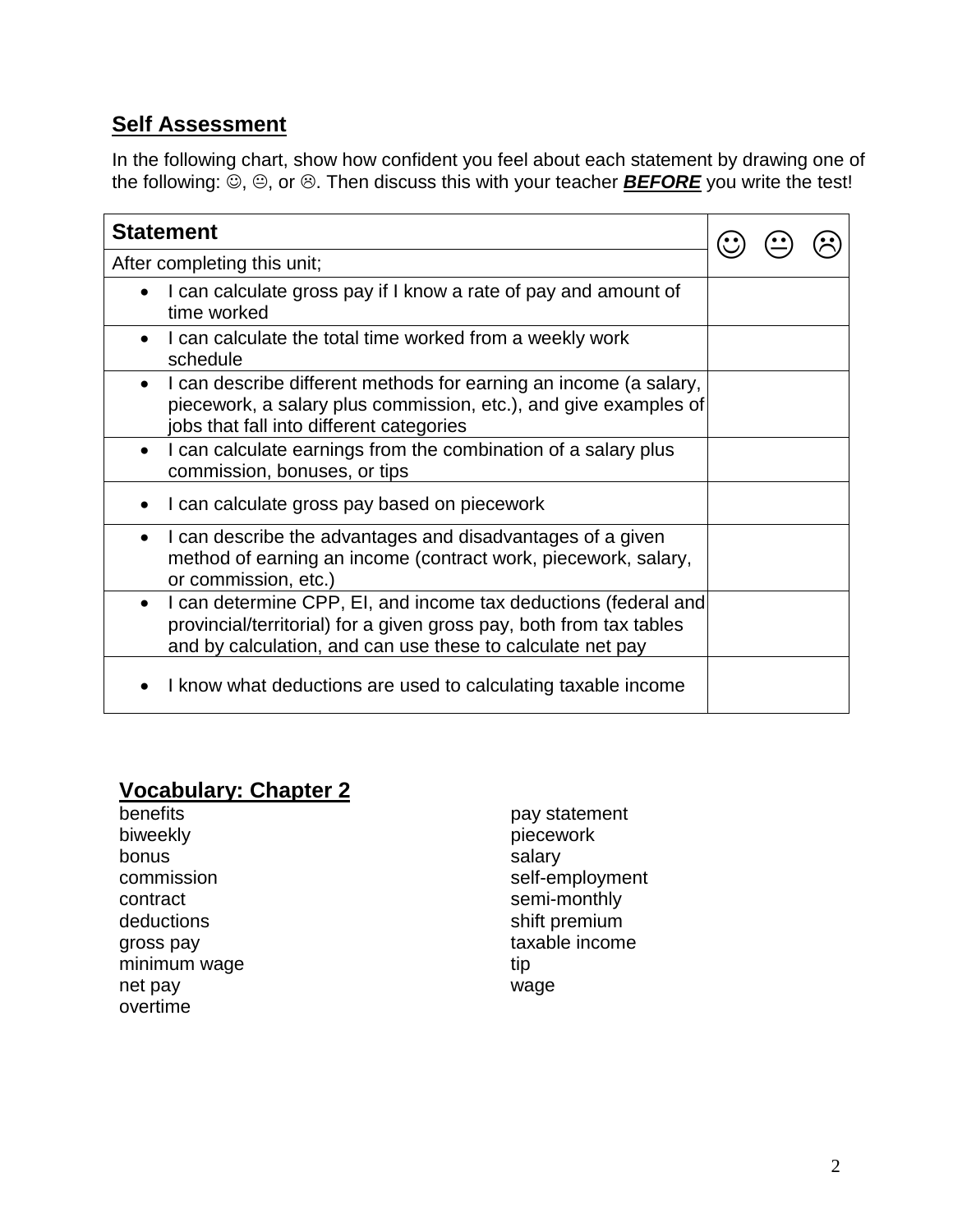# **WAYS OF EARNING AN INCOME**

People who work earn their income in different ways. Their **income** is the money they receive for the work they do. The way they are paid depends on the type of job they have.

| hourly wage           | a fixed payment for each hour of work                                                                                                                |
|-----------------------|------------------------------------------------------------------------------------------------------------------------------------------------------|
|                       | Examples: store clerk, fast-food restaurant worker, etc                                                                                              |
|                       | an hourly wage plus varying amounts in tips for services provided                                                                                    |
| wage and tips         | Examples: hotel worker, taxi driver, waiter/waitress, etc.                                                                                           |
| salary                | a regular fixed payment for work, usually expressed as an amount<br>per year, but paid regularly (e.g. every two weeks, twice a month,<br>or monthly |
|                       | Examples: firefighter, teacher, etc.                                                                                                                 |
| commission            | a payment based on a percentage of the worker's sales                                                                                                |
|                       | Examples: real estate agent, car salesperson                                                                                                         |
| salary and commission | a smaller salary plus a percentage of the worker's sales                                                                                             |
|                       | Examples: many different salespeople                                                                                                                 |
|                       | a payment for a piece of work that is marketed and sold                                                                                              |
| royalties             | Examples: author, musician                                                                                                                           |
|                       | a payment based on the number of items created or completed                                                                                          |
| piecework             | Examples: sewing machine operator, cable TV installer, factory<br>worker                                                                             |
| contract              | a payment for a fixed period of time and/or a fixed amount of<br>money for a fixed amount of work                                                    |
|                       | Examples: editor, electrical contractor, building contractor                                                                                         |

#### Ways of Earning an Income

#### **ASSIGNMENT 1 – WAYS OF EARNING AN INCOME**

1) Match each job with the most likely payment method.

| uuu                      | <b>I AVIIIGIII MGUIVU</b> |
|--------------------------|---------------------------|
| A) video store clerk     | salary                    |
| B) police officer        | piecework                 |
| C) screenplay writer     | hourly wage               |
| D) tour guide            | hourly wage and tips      |
| E) fruit picker          | contract                  |
| F) furniture salesperson | commission                |
| G) landscape architect   | royalty                   |
|                          |                           |

# **Job Payment Method**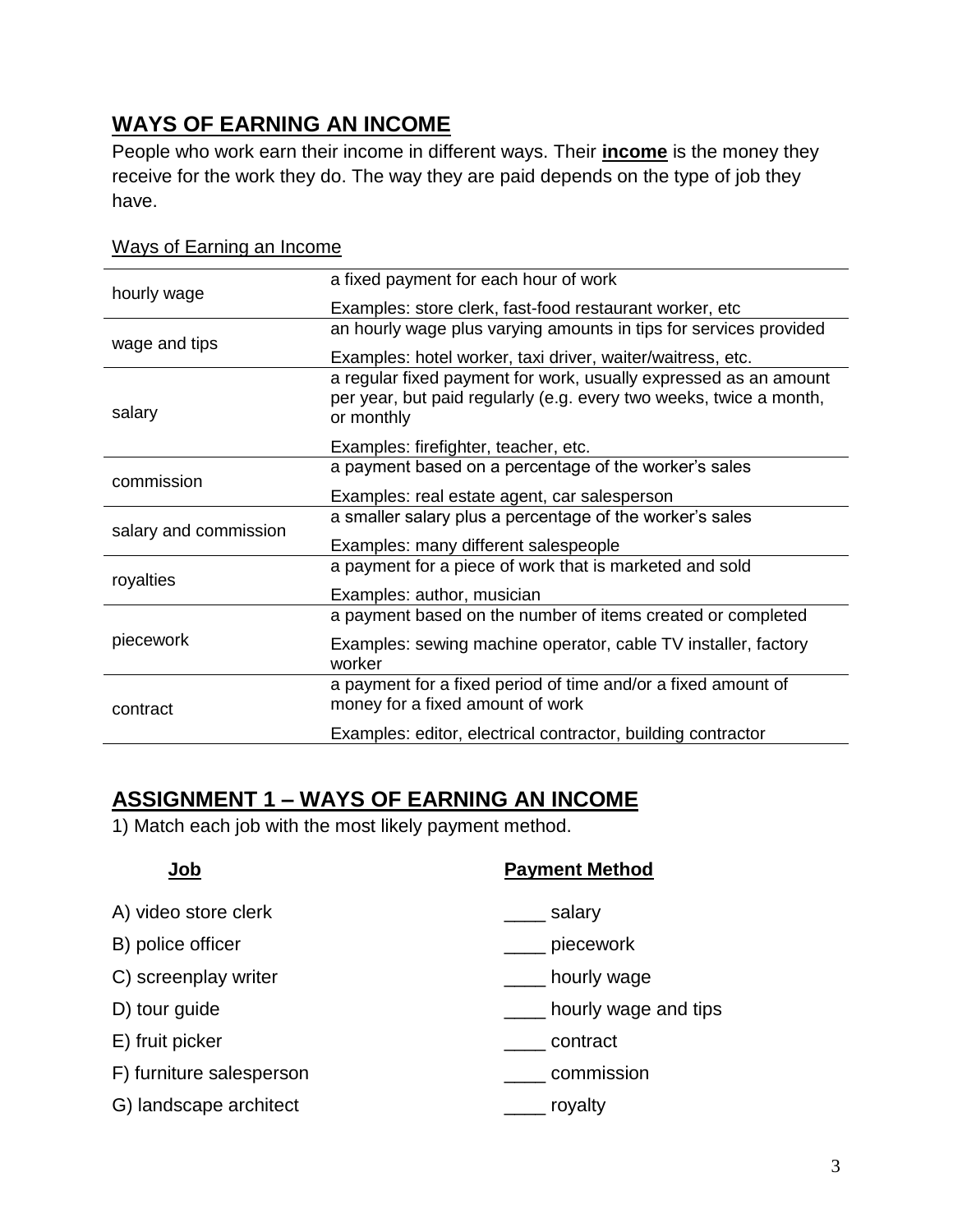## **GROSS PAY**

Whether you are paid a salary, a wage, or any other manner, your income is the amount of money you receive for the work you do. This income can be paid weekly, biweekly (every two weeks), semi-monthly (twice a month) or monthly. The amount of money you make before any deductions is called your **gross pay**. Deductions – money taken off your paycheque to pay taxes, union dues, and other benefits – will be discussed later in this unit.

It is important to know how to calculate gross pay for different types of jobs.

Example 1: Maria works as an electrician and earns \$24.68/h. If she worked for 15 hours on one job, how much did she earn?

Solution: Multiply the hourly wage by the number of hours she worked.

 $$24.68 \times 15 \text{ h} = $370.20$  She earned \$370.20 on this job.

Example 2: Last year, Michelle earned \$45 183.36 at a hair salon. What was her average monthly income?

Solution: Divide her gross income by the number of months in a year.

 $$45,183.36 \div 12 = $3765.28$  Her monthly income was \$3765.28.

Example 3: Chi works cutting lawns. Last week, he worked 34 hours and earned \$329.12. What is his hourly wage?

Solution: Divide his gross income by the number of hours he worked.

 $$329.12 \div 34 \text{ h} = $9.68/h$  He earns \$9.68 per hour.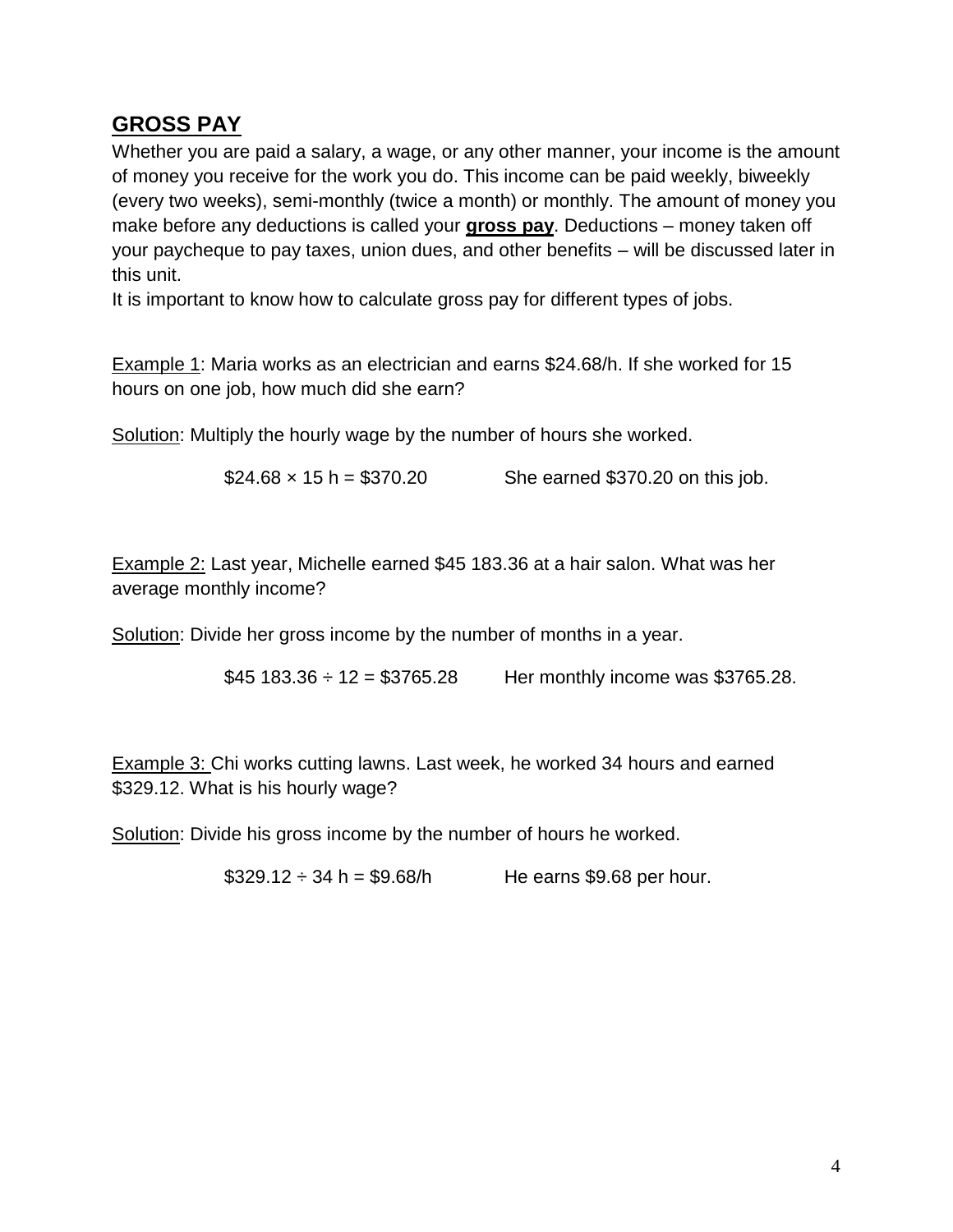### **ASSIGNMENT 2 – GROSS PAY**

1) Harpreet works as a carpenter for \$20.87/h. How much will he earn in a 40-hour work week?

2) Ben works in a trucking business and is paid \$35.75/h. Last week he worked the following hours:

Tuesday  $-8$  hours Wednesday – 8 hours Thursday – 12 hours

Monday – 6 hours What was his gross pay for this week?

3) Jimmy is a flag person and earned \$321.10 last week for 32.5 hours work. What is his hourly wage?

4) Martha's annual salary last year was \$72 000. What was her gross pay each month?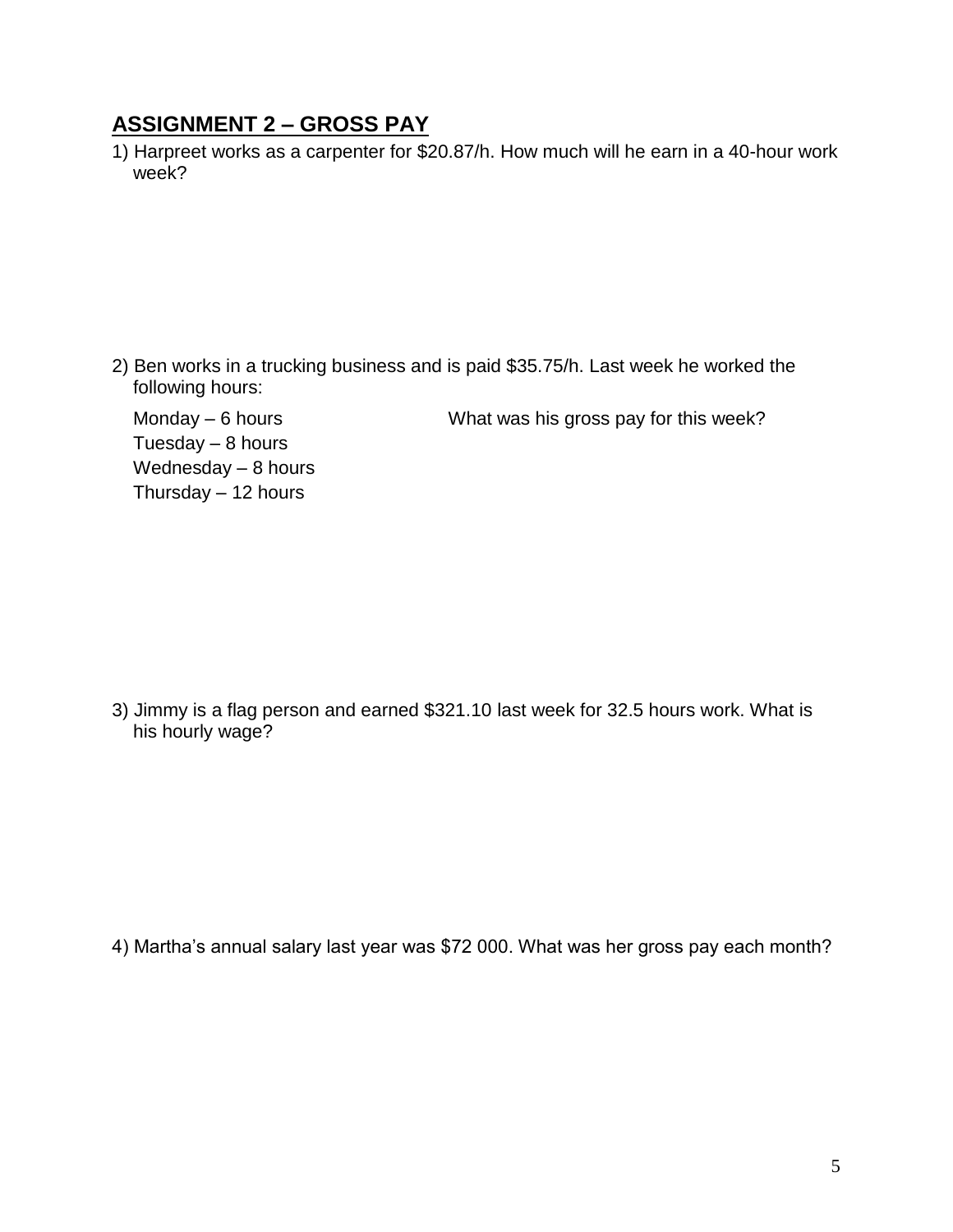# **KEEPING TRACK OF TIME**

When an employee is paid an hourly wage, it is necessary to keep track of the hours they have worked in order that the gross pay is calculated correctly. For the purposes of this course, time will be calculated to the quarter hour, not to the minute.

Everyone knows that an hour has 60 minutes. Therefore, parts of hours are based on the whole being 60 minutes as follows:

15 minutes =  $0.25$  hours =  $15 = 1$  hour 60 4 30 minutes = 0.50 hours =  $30$  =  $1$  hour 60 2 45 minutes =  $0.75$  hours =  $\frac{45}{5}$  =  $\frac{3}{5}$  hour 60

Example 1: If Mike worked from 8:30 to 11:30. How many hours did he work? Solution: Subtract the hours from hours and minutes from minutes.

11:30 - 8:30 3:00 Mike worked 3 hours.

Example 2: Mike worked from 8:15 to 11:30. How many hours did he work? Solution: Subtract the hours from hours and minutes from minutes.

| 11:30   |                                               |
|---------|-----------------------------------------------|
| $-8:15$ |                                               |
| 3:15    | Mike worked 3 h 15 min or 3.25 hours or 3 1 h |
|         |                                               |

Example 3: If Mike worked from 8:30 to 11:15. How many hours did he work?

Solution: Subtract the hours from hours and minutes from minutes. Regroup the hours to minutes to subtract correctly

1 hour = 60 minutes so  $11:15$  can be written

11 hr – 1 hour (60 min) = 10 hours

15 min  $+$  1 hour (60 min) = 75 minutes

| 11:15  | becomes | 10:75   |
|--------|---------|---------|
| - 8:30 |         | $-8:30$ |
|        |         | つ・イベ    |

2:45 Mike worked 2 h 45 min, 2.75 h, or 2 3

4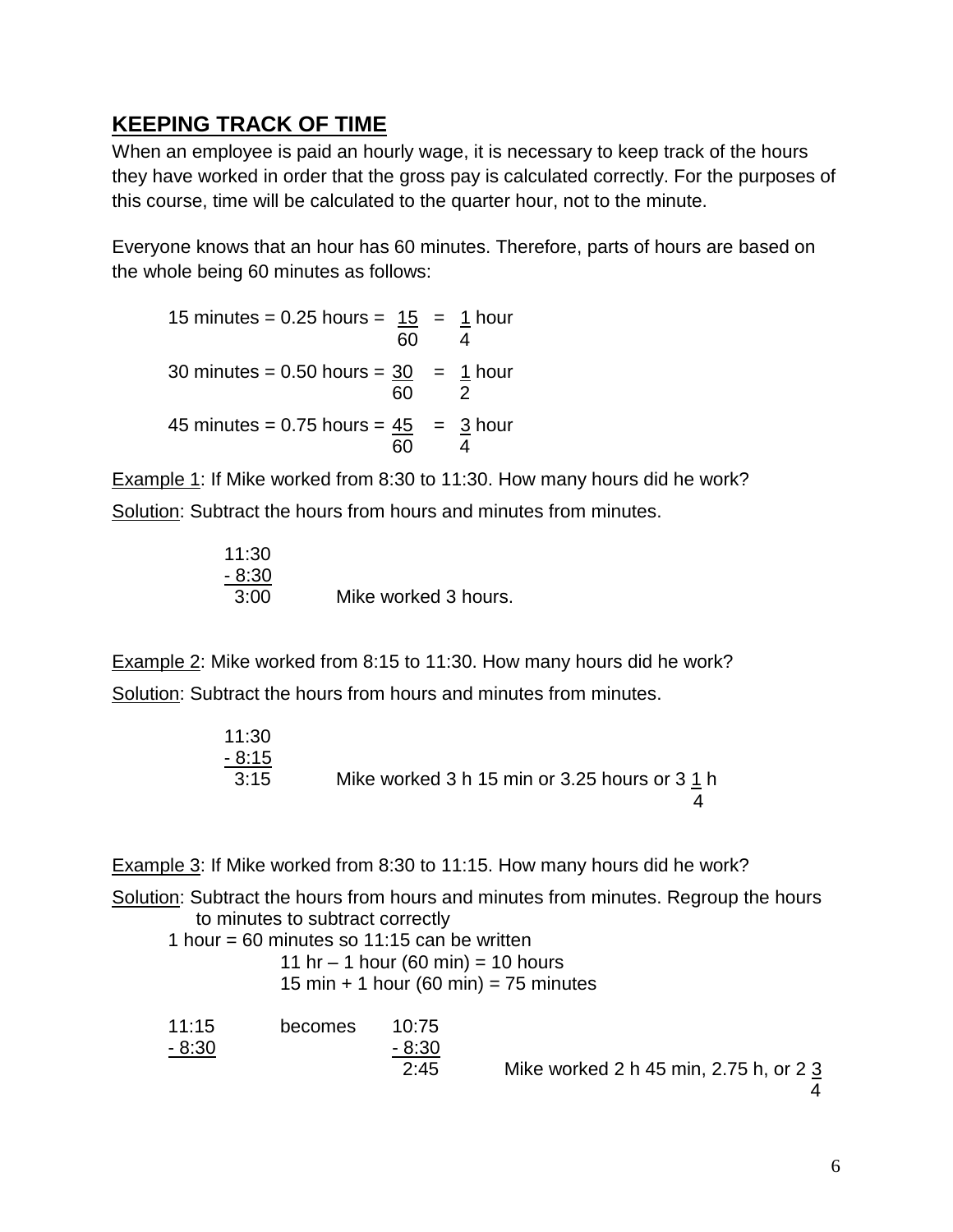Example 4: If Mike worked from 11:15 to 3:30. How many hours did he work?

Solution: Change the afternoon time to 24 hour time. Then subtract the hours from hours and minutes from minutes. Regroup the hours to minutes as necessary. Any time can be written in 24 hour time by adding 12 hours to those times after noon. So 3:30 can be written:  $3:30 + 12:00 = 15:30$ 

| 3:30     | becomes | 15:30    |                        |
|----------|---------|----------|------------------------|
| $-11:15$ |         | $-11:15$ |                        |
|          |         | 4:15     | Mike worked 4 h 15 min |

When adding two portions of time worked, if the time is in hours and minutes, or hours and a fraction for the minutes, add the hours and add the minutes separately. Then, if necessary, regroup the minutes into hours. If the time portions are in decimal form, add the portions as is.

- Example 5: If Mike worked from 8:30 to 11:45 and 1:15 to 4:15. How many hours did he work?
- Solution: Subtract the hours from hours and minutes from minutes for each portion. Then add the portions and regroup the hours to minutes as necessary.

| 11:45   | 4:15    | 3:15    |
|---------|---------|---------|
| $-8:30$ | $-1:15$ | $+3:00$ |
| 3:15    | 3:00    | 6:15    |

Mike worked 6 h 15 min, 6.25 h or 6  $1$  h 4

# **ASSIGNMENT 3 – KEEPING TRACK OF TIME**

- 1) Calculate the hours worked for the following shifts. Show your work.
- a) 9:00 to 12:00 b) 1:15 to 3:30
- c) 9:15 to 11:45 d) 8:30 to 12:00

e) 10:45 to 2:45 f) 12:30 to 4:15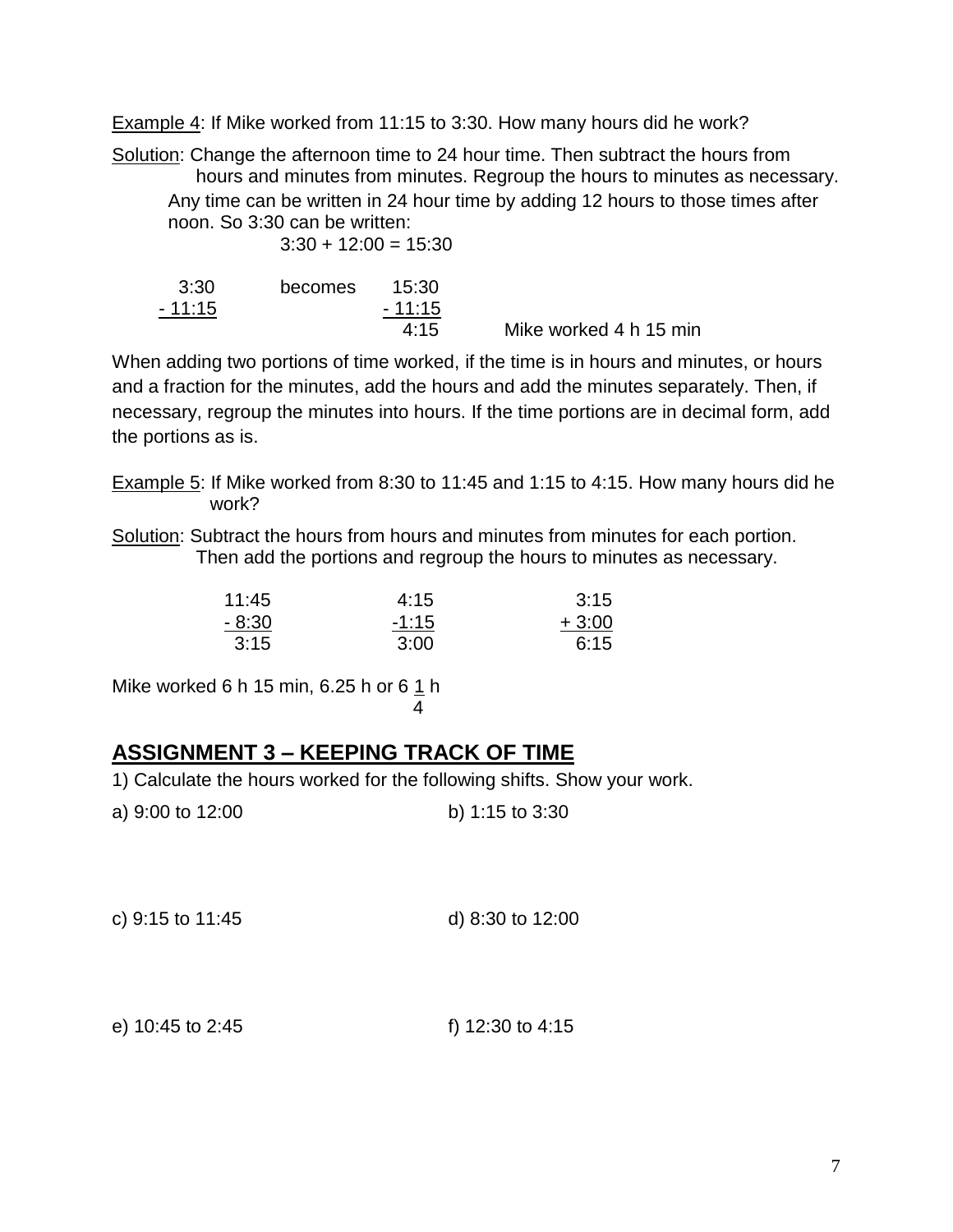### **TIME CARDS**

Often employers keep time records for employees using time cards. The employee will enter the times they worked and submit the time card on a regular basis in order to be paid.

Example: Antonio's time card for the last week is below.

|  |  |  |  |  |  |  |  |  | a) How many hours did he work in this week? |  |
|--|--|--|--|--|--|--|--|--|---------------------------------------------|--|
|--|--|--|--|--|--|--|--|--|---------------------------------------------|--|

| <b>TIME CARD - Antonio</b> |             |            |                     |  |  |
|----------------------------|-------------|------------|---------------------|--|--|
| <b>DAY</b>                 | $_{\rm IN}$ | <b>OUT</b> | <b>HOURS WORKED</b> |  |  |
| Monday                     | 9:15        | 11:45      |                     |  |  |
| Tuesday                    | 8:45        | 11:30      |                     |  |  |
| <b>Wednesday</b>           | 1:00        | 4:30       |                     |  |  |
| Thursday                   | 9:00        | 12:45      |                     |  |  |
| Friday                     | 9:30        | 1:00       |                     |  |  |

Solution: Calculate the hours for each day worked and add them together.

| Monday:    | $11:45 - 9:15 = 2.5$ h  |
|------------|-------------------------|
| Tuesday:   | $11:30 - 8:45 = 2.75$ h |
| Wednesday: | $4:30 - 1:00 = 3.5$ h   |
| Thursday:  | $12:45 - 9:00 = 3.75$ h |
| Friday:    | $1:00 - 9:30 = 3.5$ h   |
|            | Total $-16h$            |

Antonio worked 16 hours this week.

b) If he earns \$14.60 per hour, how much did he earn that week?

Solution: Multiply the number of hours he worked by the his hourly wage.

16 h  $\times$  \$14.60 = \$233.60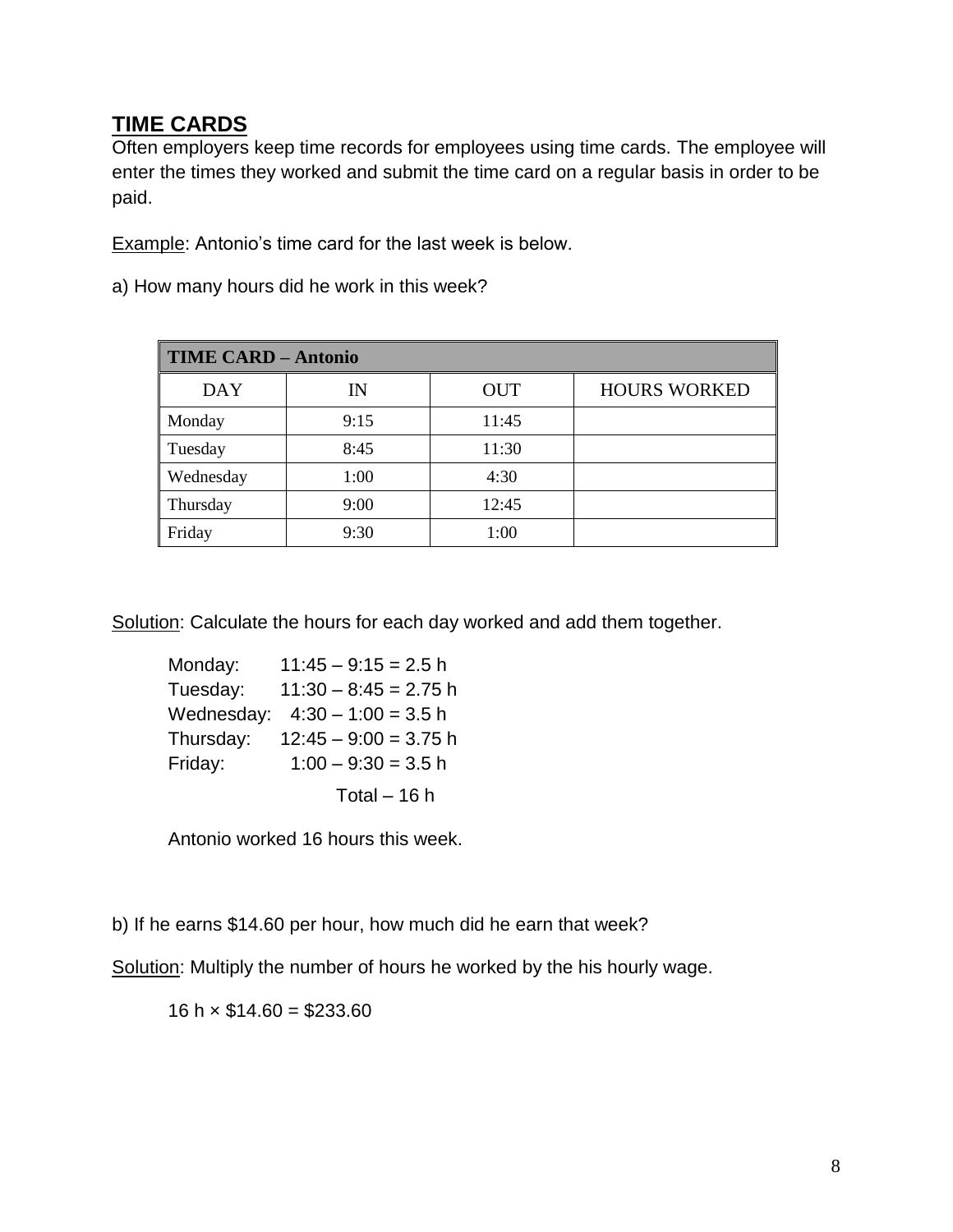# **ASSIGNMENT 4 – TIME CARDS**

- 1) Monty works part time at a gas station. He earns \$9.45/h. His time card for one week is shown below.
- a) Complete the chart to show how many hours Monty worked in this week.

| <b>TIME CARD - Monty</b> |      |            |              |
|--------------------------|------|------------|--------------|
| DAY                      | IN   | <b>OUT</b> | Hours Worked |
| Monday                   | 3:15 | 6:45       |              |
| Tuesday                  |      |            |              |
| Wednesday                | 5:00 | 9:30       |              |
| Thursday                 | 5:00 | 9:30       |              |
| Friday                   | 3:30 | 7:00       |              |

- b) How much would Monty earn for this week?
- 2) Hannah works as a part-time warehouse technician. She often works a split-shift, where her work day is split between two time blocks. She gets paid \$12.76/h. Her time card is shown below.
- a) Complete the chart to show how many hours Hannah worked in this week.

| <b>TIME CARD: Hannah</b> |      |                |      |                  |                    |
|--------------------------|------|----------------|------|------------------|--------------------|
| <b>DAY</b>               |      | <b>Morning</b> |      | <b>Afternoon</b> | <b>Total Hours</b> |
|                          | IN   | <b>OUT</b>     | IN   | <b>OUT</b>       |                    |
| Monday                   | 7:45 | 9:00           | 5:00 | 7:45             |                    |
| Tuesday                  |      |                | 4:00 | 8:00             |                    |
| Wednesday                | 9:00 | 11:00          |      |                  |                    |
| Thursday                 | 9:00 | 11:00          | 3:00 | 5:00             |                    |
| Friday                   |      |                | 3:00 | 6:00             |                    |
| Saturday                 | 9:00 | 12:00          |      |                  |                    |
| <b>TOTAL</b>             |      |                |      |                  |                    |

b) How much did she earn during this week?

# **ASK YOUR TEACHER FOR THE UNIT QUIZ.**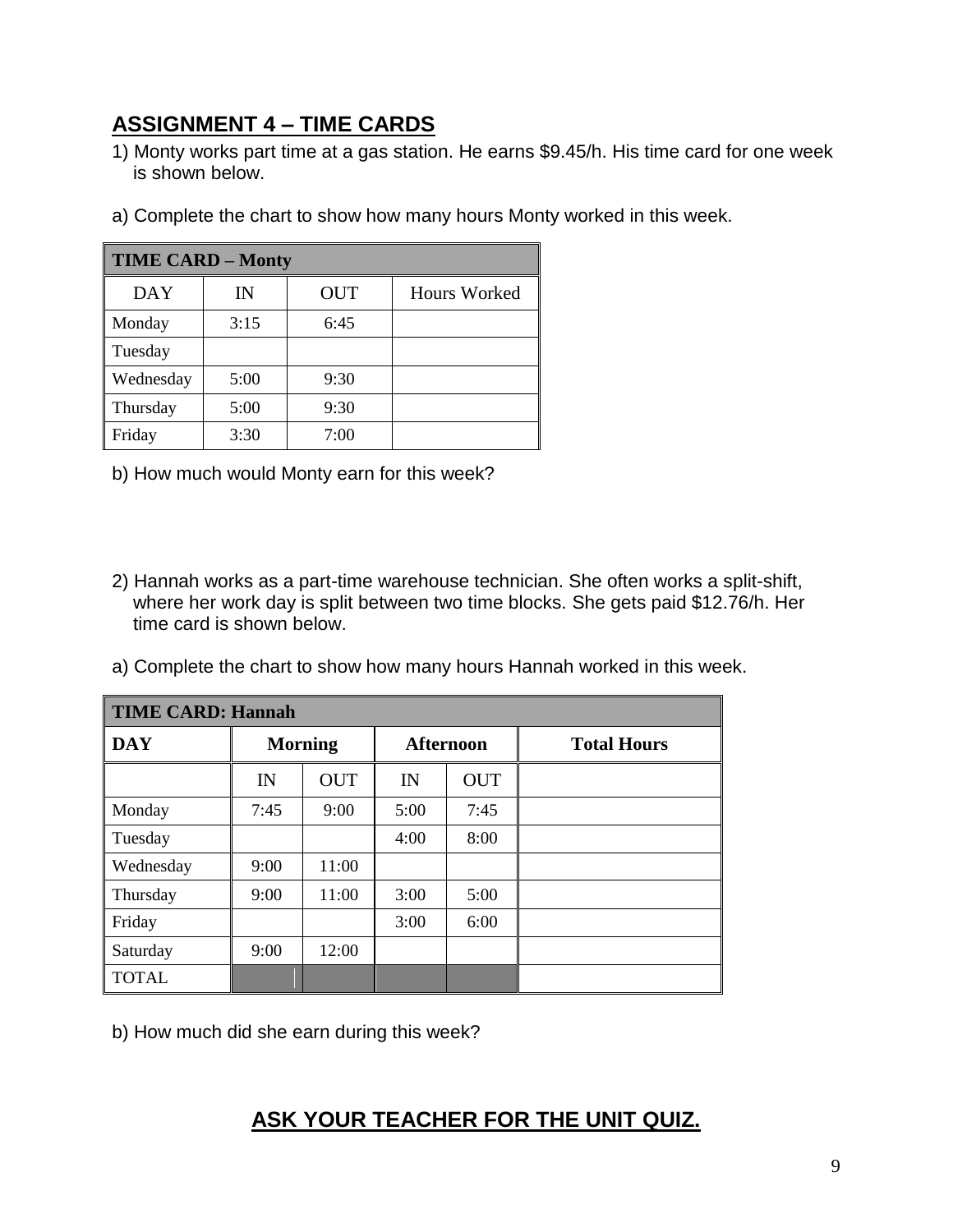### **OVERTIME PAY**

Many full-time jobs have a 40-hour work week, but other jobs may have different regular hours. Either way, if you work more than the regular number of hours you, it is classified as overtime and you will earn overtime pay for those extra hours.

Overtime is often paid at "time and a half" – that means you get 1.5 times your regular wage. Overtime could also be "double time" which means you get 2 times your regular wage. Overtime wages must be agreed upon by the employer and employee before any extra money is paid.

Example: Marcel earns \$15.82/h and he works 37.5 hours each week. He is paid time and a half for any extra hours he works over 37.5 hours each week. If he works 42.25 hours during one week, how much will he earn?

Solution:

First calculate Marcel's regular wages for 37.5 hours.

37.5 hours × \$15.82 = **\$593.25**

Next, calculate how many hours he is paid an overtime wage.

Total hours – regular hours = overtime hours

 $42.25 - 37.5 = 4.75$  hours overtime

Now calculate Marcel's overtime wages. He is paid 1.5 times his regular wage.

Regular hourly rate  $\times$  1.5 (overtime)  $\times$  overtime hours = overtime wages

\$15.82 × 1.5 × 4.75 hours = **\$112.72**

Finally, add Marcel's regular wages and his overtime wages together.

 $$593.25 + $112.72 = $705.97$ 

# **ASSIGNMENT 5 – OVERTIME PAY**

1) Ingrid works as a medical receptionist at a rate of \$11.82/h for 35 hours per week. She is paid overtime at time and a half for extra hours she works each week. Last week, she worked 42 hours. What will her weekly pay be for last week?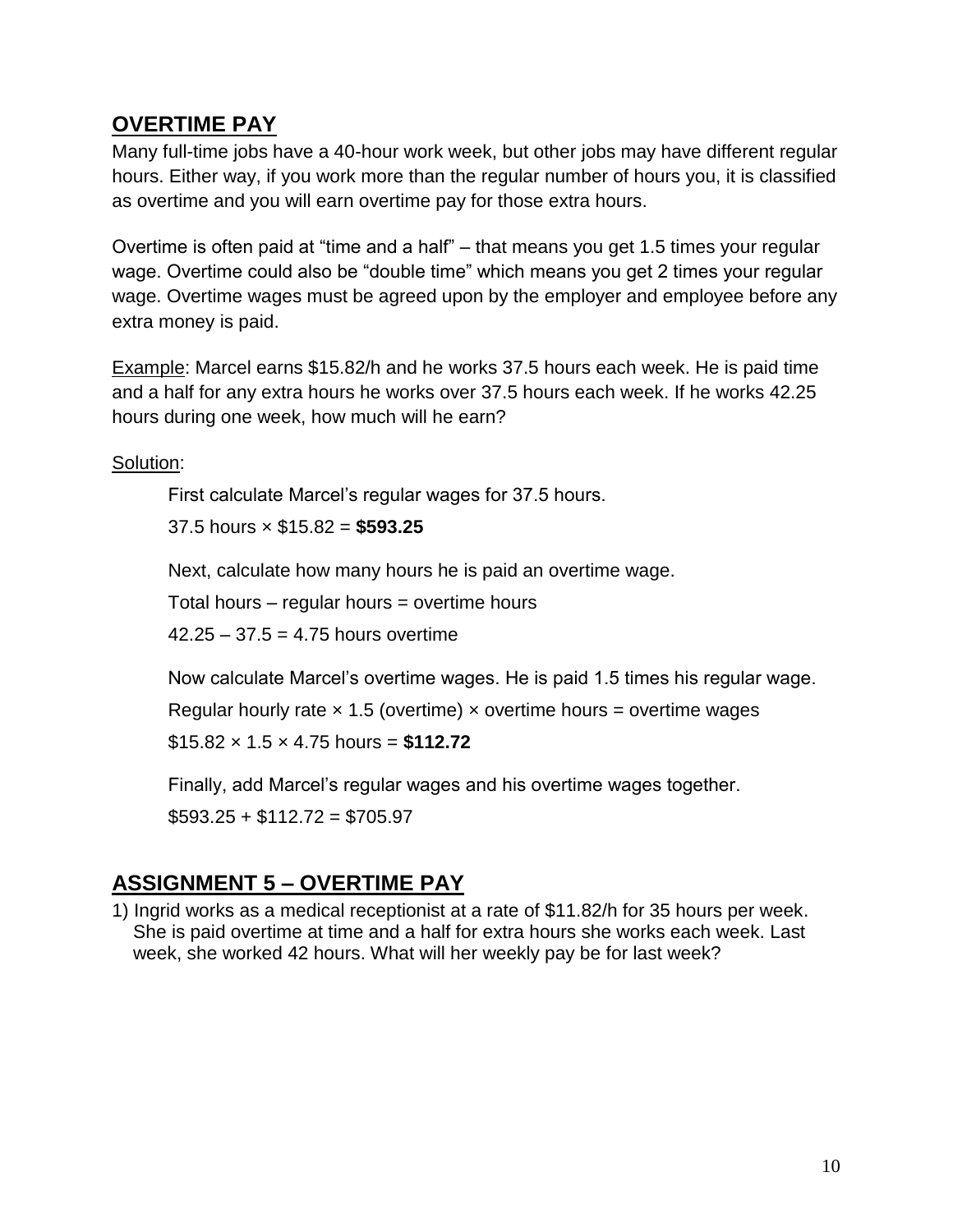2) Natalie works as a playground supervisor for 8 weeks during the summer at a rate of \$15.27/h. She works a 40-hour week but averages 3 hours of overtime each week, paid at time and a half. How much will she earn each week, and for the whole summer?

3) Pete works in construction and earns \$15.77/h. His regular work week is 40 hours, but he works a lot of overtime in the summer. For overtime from Monday to Friday, he earns time and a half. For Saturdays, he earns double time and a half. How much will Pete earn if he works 42.25 hours during the week, and 5.75 hours on Saturday.

## **OTHER WAYS TO EARN AN INCOME**

As mentioned at the start of this unit, there are other ways to earn an income that are not wages or salary. These other ways include piecework, commission, salary plus commission, and contract work.

#### Example 1: Piecework

Greg works as a tree planter during the summer and earns \$2.50 for each tree he plants. If he planted 45 trees one day, how much did he earn?

Solution: Multiply \$2.50 by 45 trees

 $$2.50 \times 45 = $112.50$  Greg earned \$112.50 that day.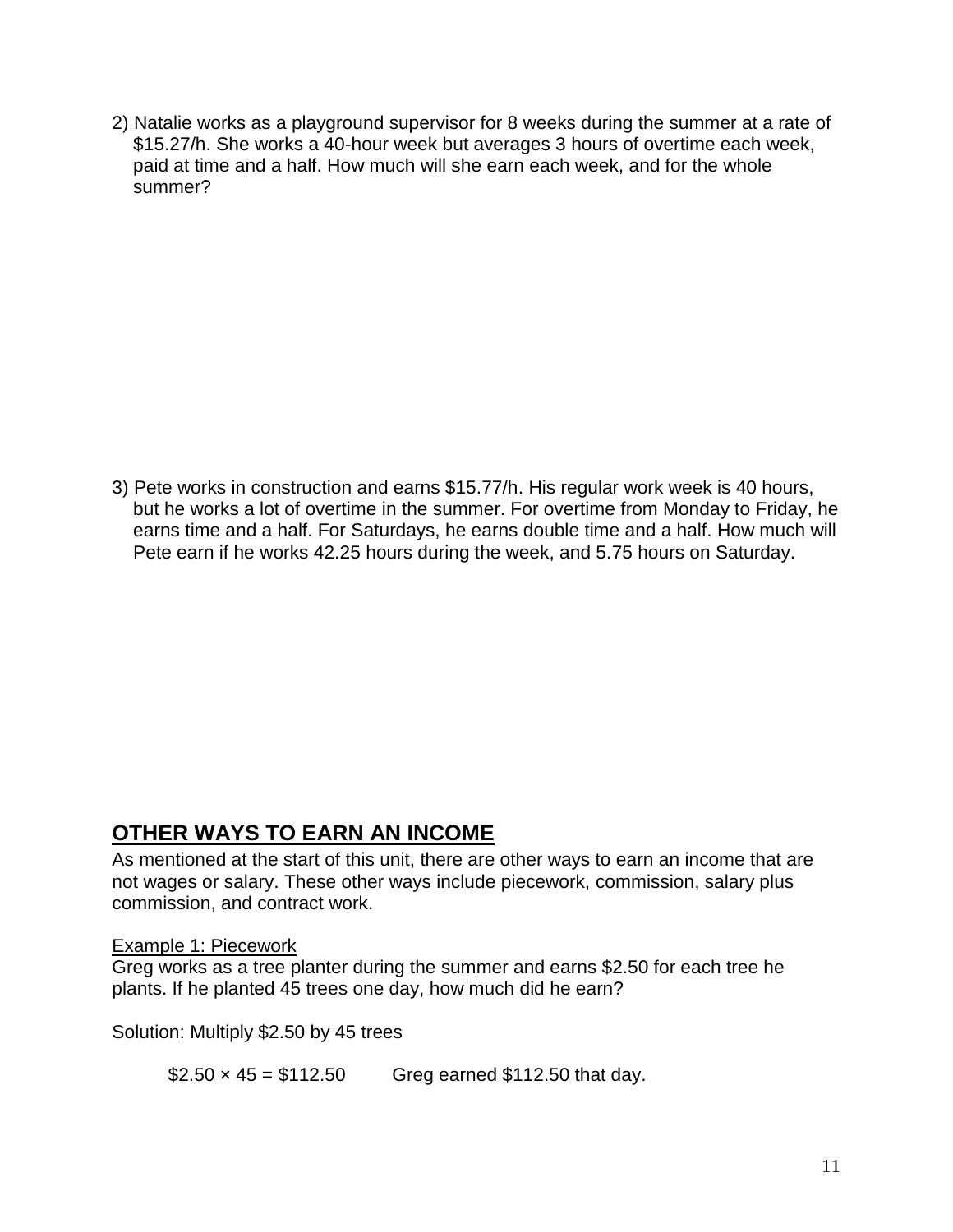Example 2:

Marissa works as a flower arranger. She is paid \$143.75 for making 25 identical flower arrangements. How much was she paid for each arrangement?

Solution: Divide \$143.75 by 25 arrangements to find the unit rate.

 $$143.75 \div 25 = $5.75$  Marissa was paid \$5.75 per arrangement.

#### Example 3: Commission

Ming works on commission at a rate of 6.5% of his gross sales. If he sold \$9865 worth of furniture last week, how much commission did he earn?

Solution: Multiply his gross sales by his commission rate, as a decimal.

 $6.5\% \div 100 = 0.065$  $$9865 \times 0.065 = $641.23$  Ming earned \$641.23 commission.

#### Example 4:

Gurpreet earned \$416.03 commission on his sales of \$9245. What was his rate of commission?

Solution: Find what percentage \$416.03 is of \$9425. Use a proportion or division.

part  $\div$  whole  $\times$  100 = percentage  $$416.03 \div $9425 \times 100 = 4.5\%$  Gurpreet's rate of commission is 4.5%.

#### Example 5: Contract Work

Fred is a general contractor who has been hired to fix a client's house. The cost of the materials will be \$785.96, and he will have to hire 2 workers for 8 hours each at a rate of \$12.85/h. He wants to earn at least \$450 for himself. What should he charge the client in the contract?

Solution: Calculate all of Fred's costs to find the overall charge.

Cost of materials: \$785.96 Cost of Labour: 2 workers  $\times$  8 hours  $\times$  \$12.85/h = \$205.60 Fred's income: \$450 minimum Total cost  $=$  materials + labour + Fred's income  $=$  \$785.96 + \$205.60 + \$450  $= $1441.56$ 

The total cost for the job is \$1441.56. Fred should charge at least this amount, and would probably round the client's cost to \$1450.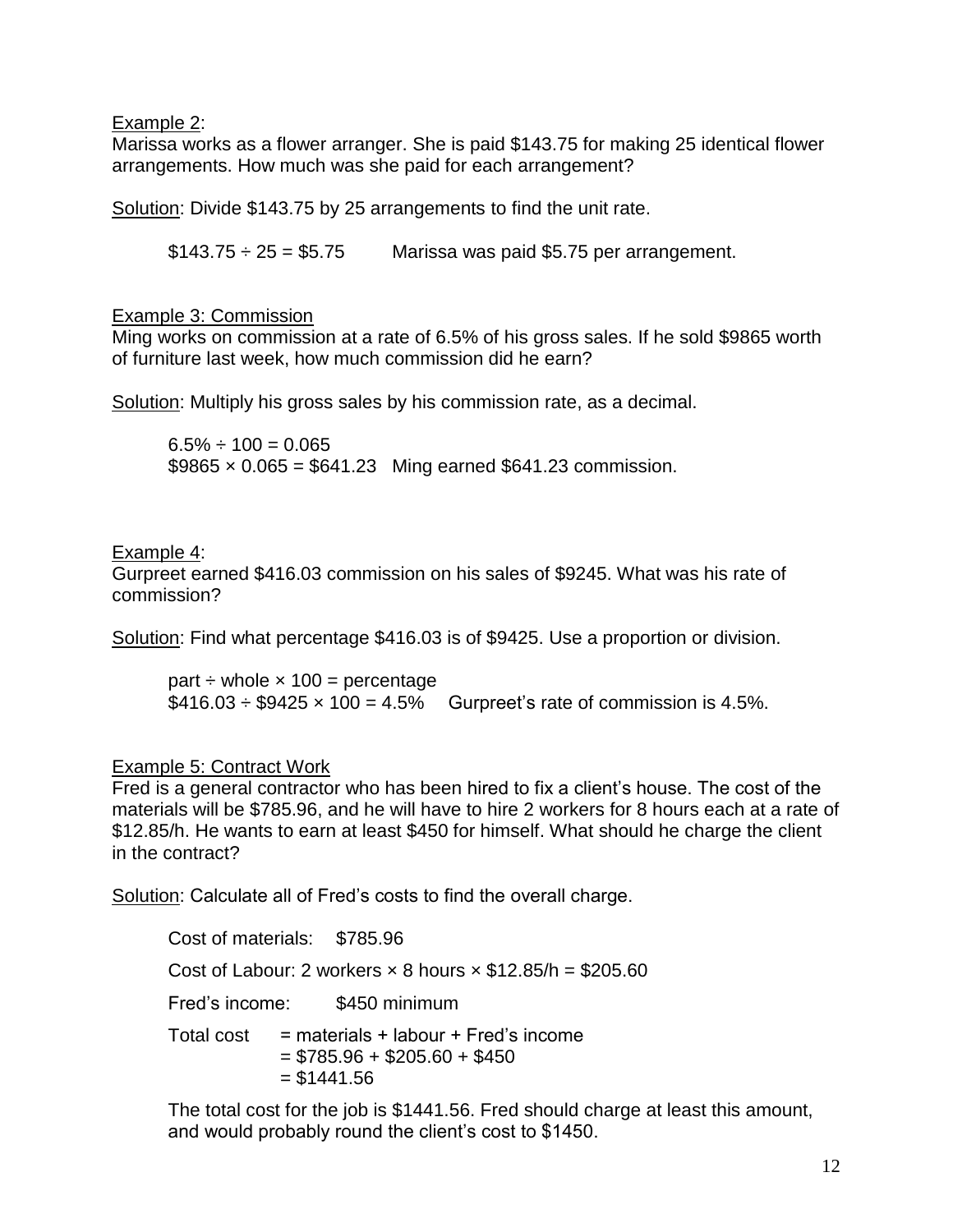## **ASSIGNMENT 6 – OTHER WAYS TO EARN AN INCOME**

- 1) Thomasina knits sweaters and sells them at a craft shop. She charges \$75.50 for a large sweater. If she sells 5 large sweaters, how much will she earn?
- 2) Jack cleans windows for extra income. He charges \$3.00 for a main floor window and \$5.00 for a second-story window. How much will he earn if he cleans a house with 7 main floor windows and 6 second-story windows?

3) Karissa picked 18 quarts of strawberries and earned \$67.50. How much did she earn per quart?

4) Joey is a writer who often writes articles for a local newspaper. He is paid \$0.35 per word for his articles. How many words were in Joey's last article if he was paid \$192.50?

5) Sara works in a sports store and earns 12% commission on her sales. How much does she make on a bicycle that sold for \$785.95?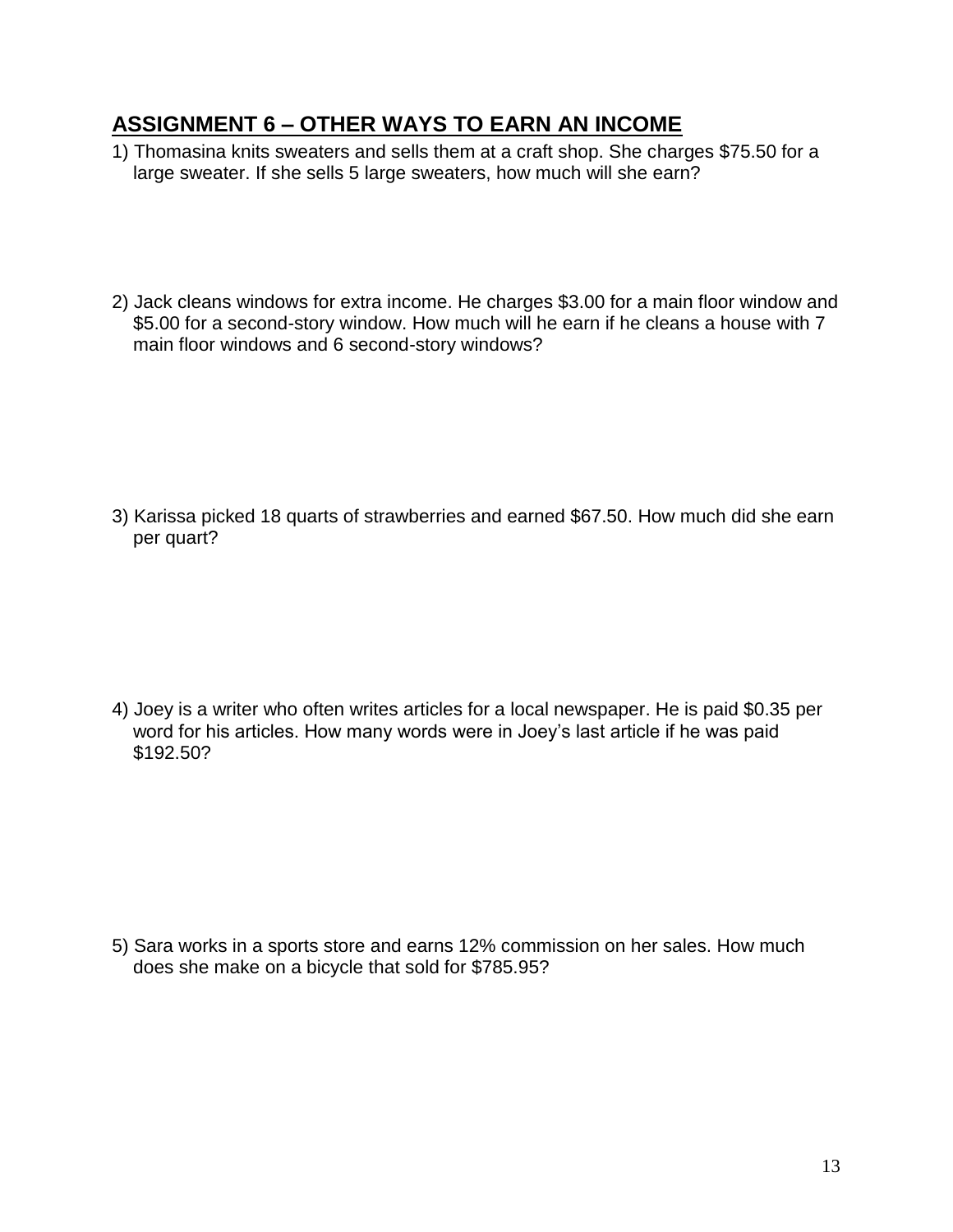6) A real estate agent makes 5% commission on the first \$250 000 of the house's selling price, and 2% on any amount over that. What is Sue's commission when she sells a house worth \$375 000?

7) What is the rate of commission if you make \$592 on sales of \$12 589?

8) Tien has three employees working for her. Each employee is paid \$8.00/h for an 8 hour day. In addition, they are also paid a commission of 12% on all sales they make. If the three employees made sales of \$785.96, \$453.87, and \$616.42, how much in total must Tien pay her employees for that day of work?

9) A sheet metal company had 5 contracts last month. The contracts were worth \$5600, \$2800, \$7450, \$1900, and \$8900. Materials, salaries, and all other expenses last month totaled \$23 750. What was the percentage of the profits? (Hint: calculate profit by using:  $profit = income - costs)$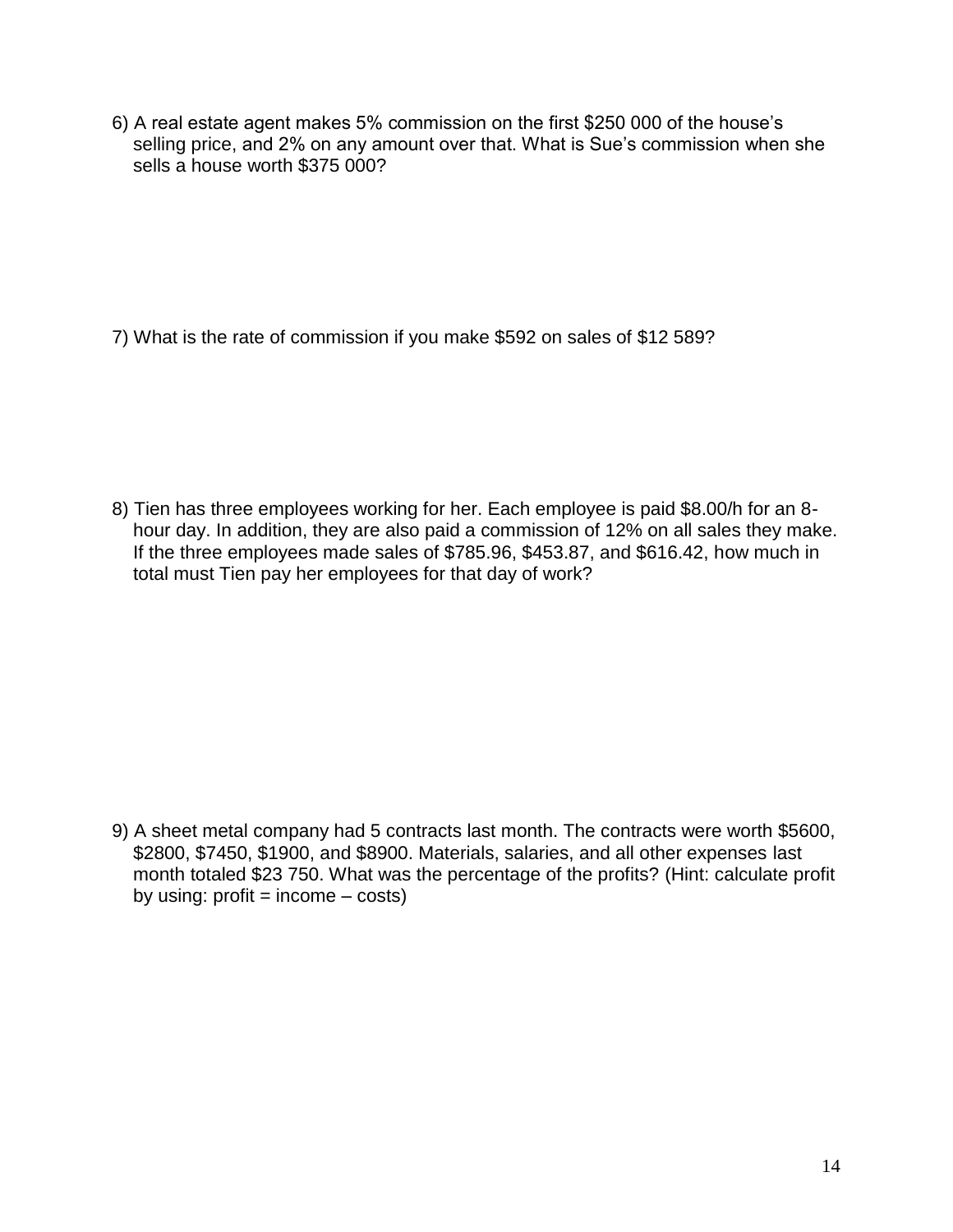## **ADDITIONAL EARNINGS**

In some jobs, an extra amount is earned for a job well done or for exceeding expectations. This bonus payment is paid in addition to regular pay and/or overtime, and could be a lump sum payment or a percentage of earnings. Other additional earnings include danger pay, isolation pay, a shift premium, and tips.

Example 1: Last summer, Jordan earned \$3600 in his job. He has been promised a signing bonus of 15% if he agrees to sign up to work for his company again. If Jordan signs up, how much will he get as a signing bonus?

Solution: Find 15% of Jordan's wages.

 $15\% \div 100 = 0.15$  $0.15 \times $3600 = $540$  Jordan will make \$540 as a signing bonus.

Example 2: Denise works at a computer repair shop. Her boss offers her a shift premium of \$1.75/h if she works after 5:00 pm or on Saturday. Last week, Denise worked:

- Monday:  $9:00 \text{ am} 5:00 \text{ pm}$
- Tuesday:  $2:00 \text{ pm} 8:00 \text{ pm}$
- Wednesday:  $2:00 \text{ pm} 7:00 \text{ pm}$
- Friday:  $12:00 \text{ pm} 8:00 \text{ pm}$
- Saturday:  $9:00$  am  $-3:00$  pm

If Denise's regular pay is \$15.25/h, how much did she earn last week?

| DAY                | <b>Regular Hours</b> | <b>Shift Premium</b><br><b>Hours</b> |
|--------------------|----------------------|--------------------------------------|
| Monday             | $9:00 - 5:00 = 8$ h  |                                      |
| Tuesday            | $2:00 - 5:00 = 3$ h  | $5:00 - 8:00 = 3$ h                  |
| Wednesday          | $2:00 - 5:00 = 3$ h  | $5:00 - 7:00 = 2$ h                  |
| Friday             | $12:00 - 5:00 = 5$ h | $5:00 - 8:00 = 3$ h                  |
| Saturday           | $9:00 - 3:00 = 6$ h  |                                      |
| <b>Total hours</b> | 25 hours             | 8 hours                              |

Solution: Determine Denise's regular and shift premium hours for each day.

Calculate Denise's earnings for each rate.

Regular hours  $-25 h \times $15.25 = $381.25$ Shift Premium hours  $-8 h \times (15.25 + 1.75) = $136$ Denise's earnings = \$381.25 + \$136 = \$517.25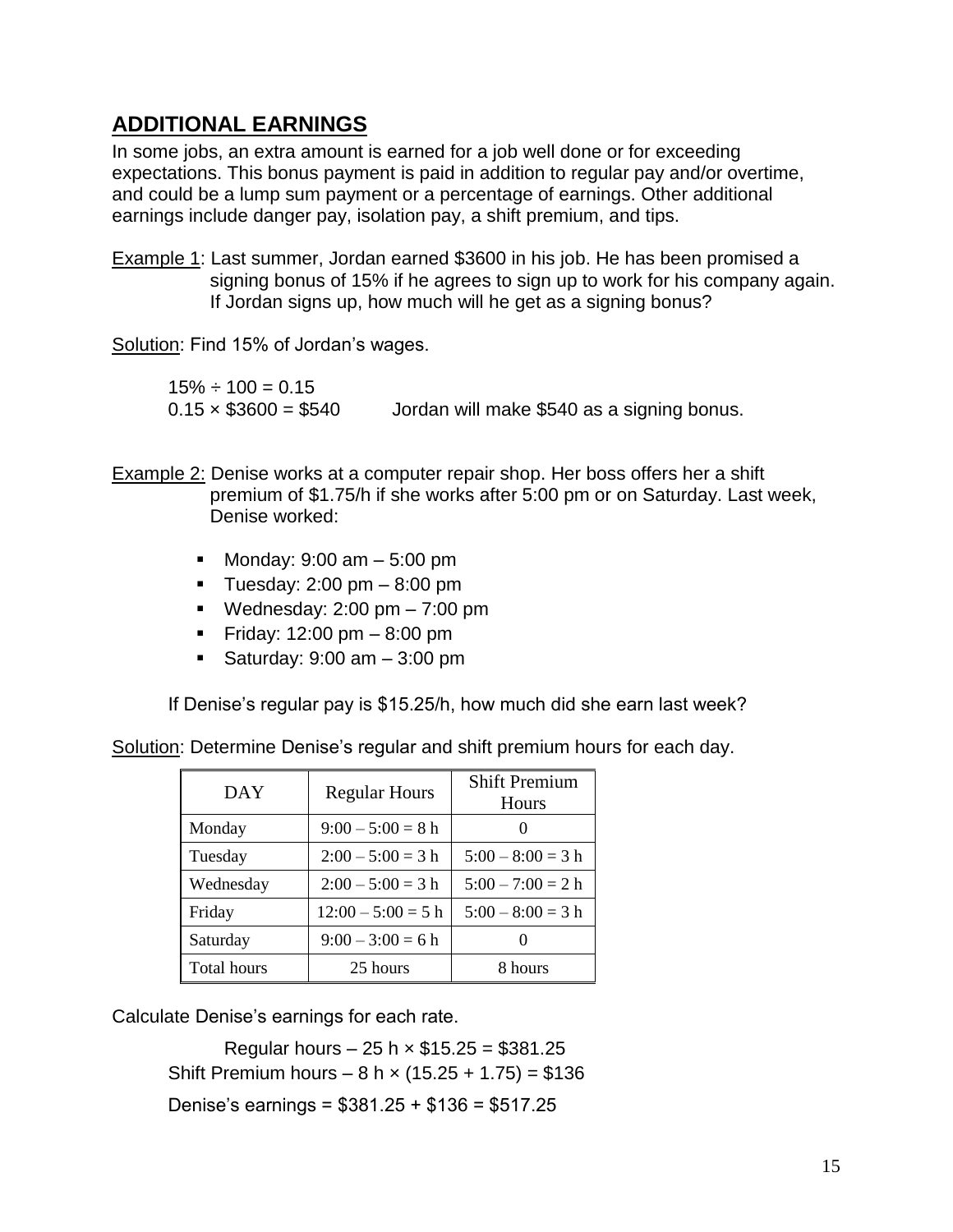Example 3: Sam works as a server at a local restaurant. Yesterday he earned \$165.32 in tips. If this was 15% of the sales, how much were the sales yesterday?

Solution: Use a proportion to solve.

Because a percentage (15%) is always out of 100, use a proportion to find the sales.

part  $\frac{15}{100} = \frac{$162.32}{r}$ whole 100 *x*

 $x = $162.32 \times 100 \div 15 = $1082$  The total sales were \$1082.

#### **ASSIGNMENT 7 – ADDITIONAL EARNINGS**

1) Darren's hourly wage is \$24.80. Because his job is dangerous, Sean makes 38% more than Darren. How much would Sean make an hour?

2) Raymond receives a bonus for isolation pay. His regular pay is \$2245/month. He is offered either a bonus of 12% or \$275. Which will give him a higher gross pay?

3) Chen is working for 10 weeks in Northern Canada. He is paid \$532/week and he gets an isolation bonus. The bonus offered is 28% of his total earnings for the 10 weeks, or \$1250. Which is the better option for Chen to choose?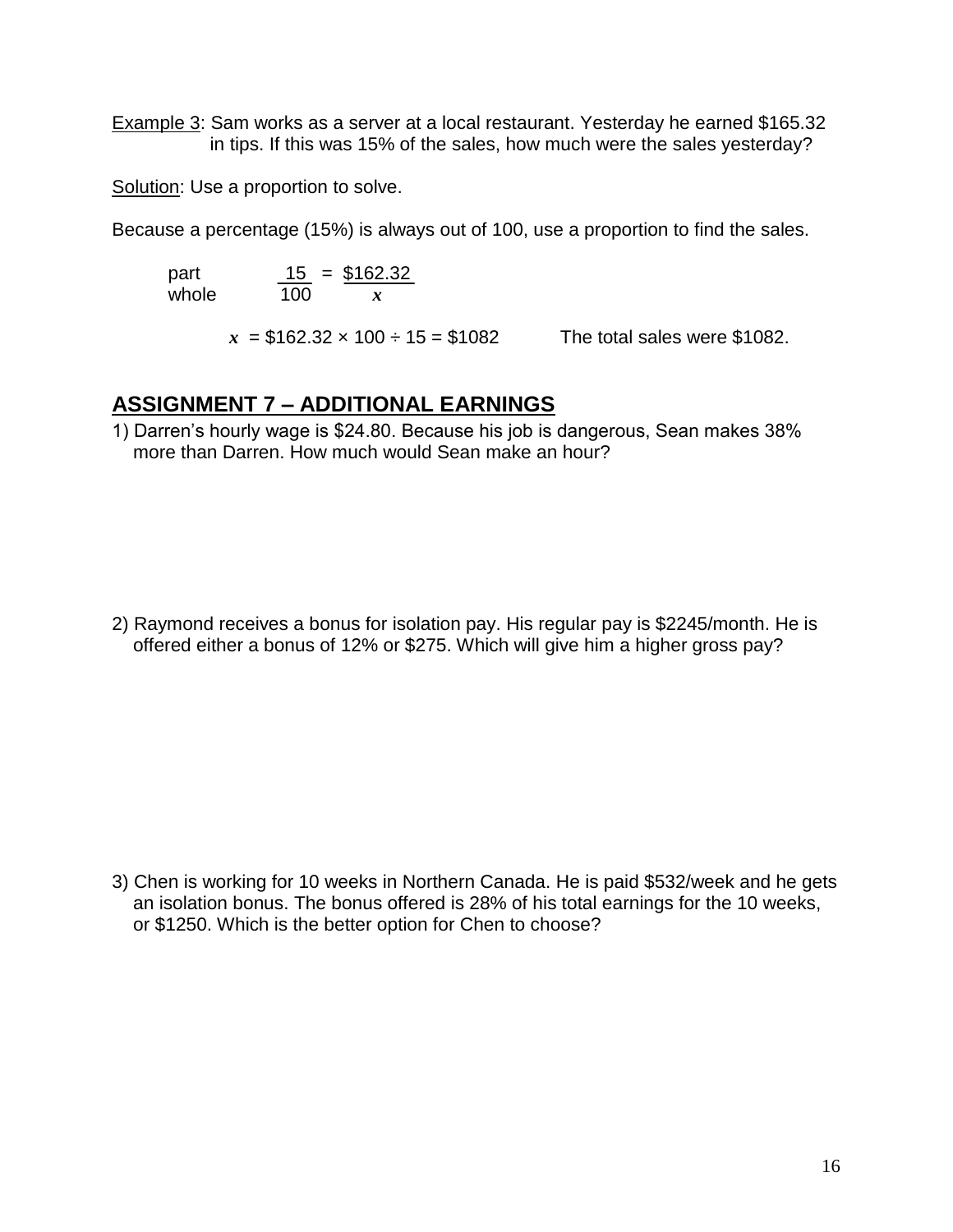- 4) A courier driver is offered a shift premium of \$7.00/h to drive after 8:00 pm. Mike's schedule last week is show below:
	- Monday: 12:00 pm 7:00 pm
	- $\blacksquare$  Tuesday: 9:00 am  $-$  5:00 pm
	- $\bullet$  Wednesday: 6:00 pm 11:00 pm
	- Thursday:  $12:00 \text{ pm} 8:00 \text{ pm}$
	- Friday:  $3:00 \text{ pm} 9:00 \text{ pm}$

If Mike's regular pay is \$12.75/h, how much did he earn last week?

5) Kirsten works as a waitress. She earns a base wage of \$8.20/h, plus tips. One day she bills her customers \$950, and her tips are 15%. What is Kirsten's income, with tips, for this 8-hour day?

6) Rosita had a meal at a restaurant but only left a \$3.00 tip for a bill that was \$24.75 due to poor service. What percentage tip did she leave?

7) Mason earned \$408.65 working 35 hours at \$8.21/h, plus tips. How much did he make in tips?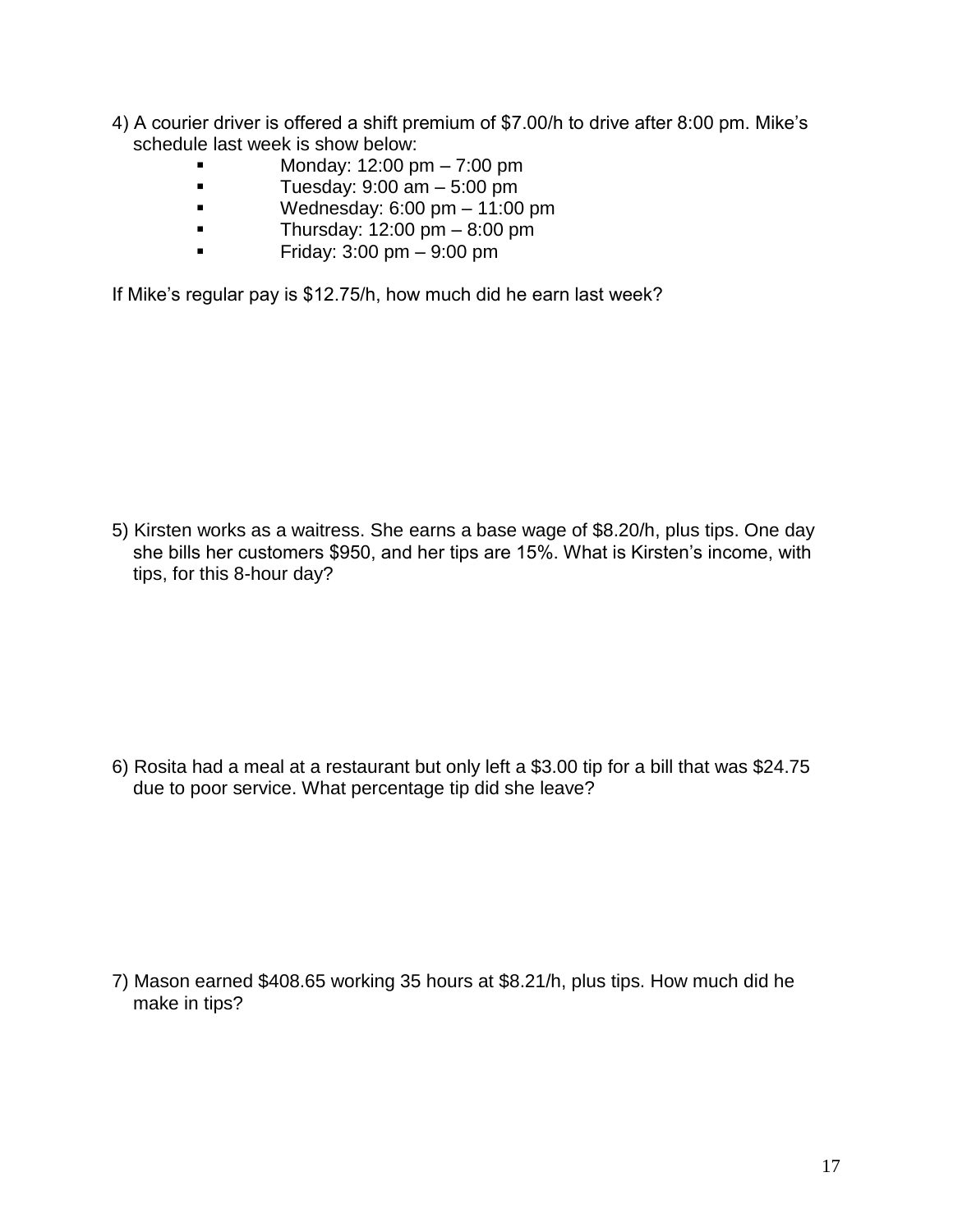## **NET PAY AND DEDUCTIONS**

When you earn an income, your paycheque is always lower than your gross pay. This is because there are deductions from your gross pay. **Deductions** are amounts of money taken off your gross pay for income taxes (federal and provincial/territorial), union dues, disability insurance, employment insurance (EI), Canada Pension Plan (CPP) or other pension plans, and health or other benefits.

Income taxes are only paid on your **taxable income**, which is the income after certain deductions are made but before other deductions are made. Deductions that are deducted to determine your taxable income include union dues, certain company benefits like parking, and company pension plans.

Your **net income** or **net pay** is the final income after all deductions have been taken off your gross pay. It is the amount that is on your paycheque. Net pay is also called takehome pay.

Example 1: John's life insurance is 1.5% of his salary of \$450. How much does he pay for his life insurance?

Solution: Change 1.5% to a decimal and multiply it by his salary.

 $1.5\% \div 100 = 0.015$ 

 $0.015 \times $450 = $6.75$  John pays \$6.75 for his life insurance per paycheque.

Example 2: Jaar's gross pay was \$785. His net pay was \$625.42. How much were his deductions and what percentage of his gross pay were his deductions?

Solution: Subtract to get the deductions and then calculate the percentage.

| $$785 - $625.42 = $159.58$ | Jaar's deductions were \$159.58                                                                  |
|----------------------------|--------------------------------------------------------------------------------------------------|
|                            | $$159.58 \div $785 \times 100 = 20.33\%$ Jaar's deductions are about 20.33% of his<br>gross pay. |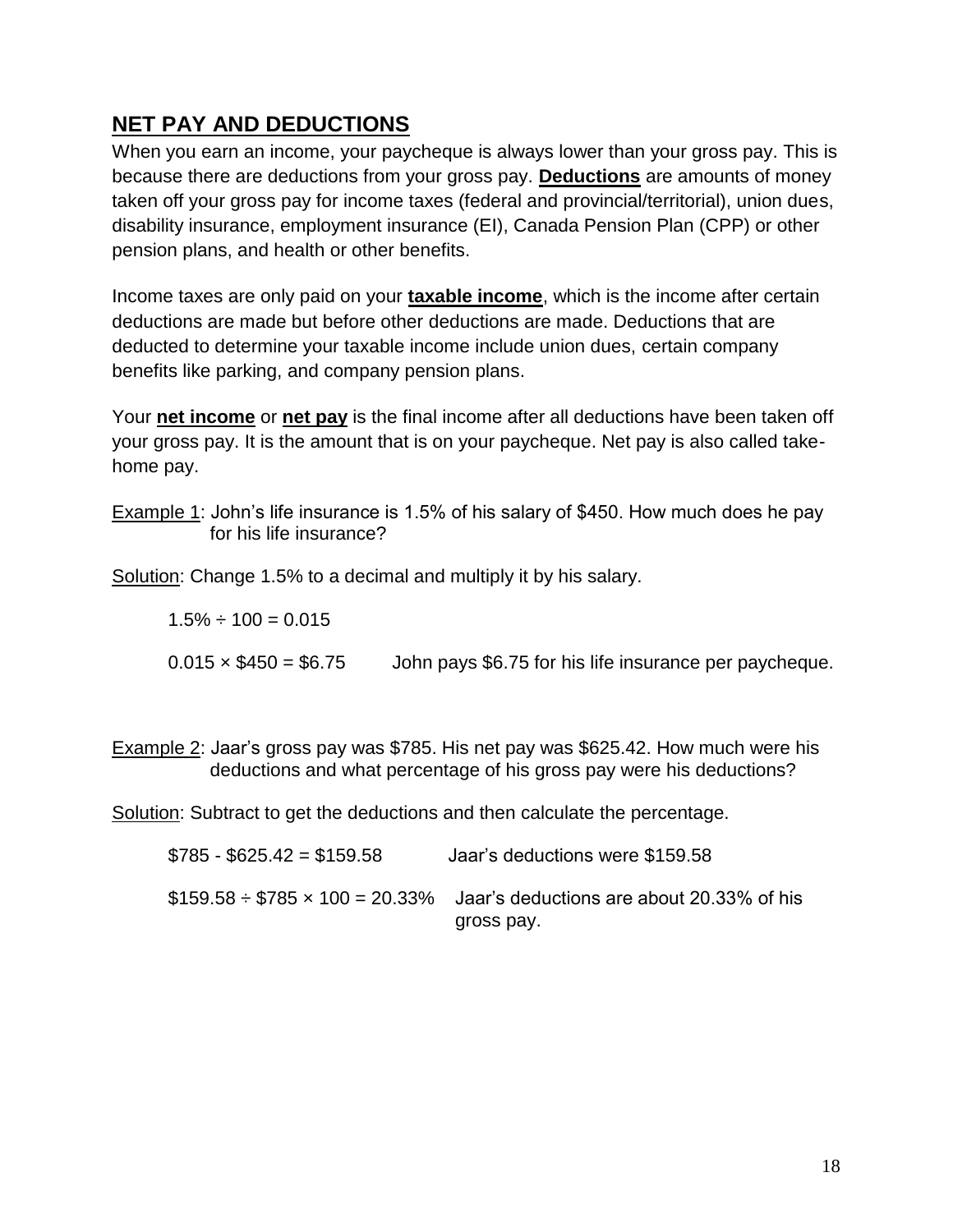#### **ASSIGNMENT 8 – NET PAY AND DEDUCTIONS**

1) If the federal tax rate is 15%, how much is deducted from your \$750 paycheque for federal taxes?

2) Marc has a gross income of \$500 per week. He pays \$1.38 in union dues and contributes \$43.00 towards his company pension plan each week. What is his weekly taxable income?

3) Samara's taxable income was \$3276.54 last month. If she paid \$757.24 in taxes, what percentage of her taxable income did she pay?

4) Hans paid \$37.51 Employment Insurance (EI) on his monthly income of \$2168.21. What was the FI rate?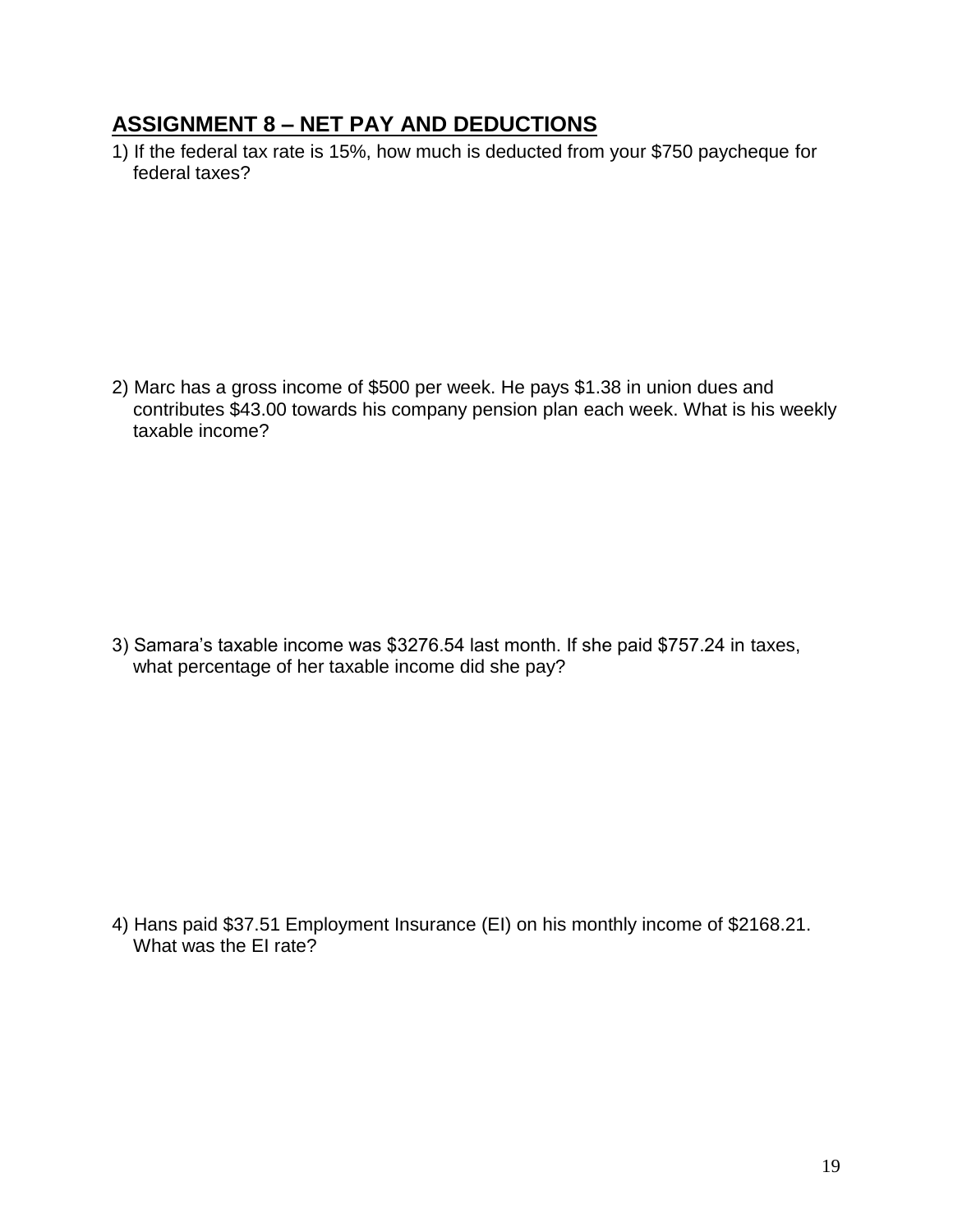### **DEDUCTION TABLES**

Another way to determine deductions for federal tax, provincial/territorial tax, EI, or CPP is to use a deduction table. These are published by the Government of Canada each year for federal rates and for each province/territory.

To use a deduction table, find the taxable income in the left column and read the deduction from the appropriate column on the right side. Tax tables have different claim codes so read them carefully.

Example: A hotel clerk in Whistler, BC earns \$2430 each month. His Claim Code is 2. How much federal and provincial taxes will be deducted from his pay? Use the portions of the deduction tables below to answer the question.

| <b>Federal tax deductions</b>   |
|---------------------------------|
| Effective January 1, 2010       |
| Monthly (12 pay periods a year) |
| Also look up the tax deductions |
| in the provincial table         |

| Pay                               |      |        |        |        |        | Federal claim code |  |
|-----------------------------------|------|--------|--------|--------|--------|--------------------|--|
| Remuneration                      |      | o      | া      | 2      | 3      | 4                  |  |
| From Less than<br>Moins de<br>De: |      |        |        |        |        | Dedu<br>Retene     |  |
| 2429                              | 2463 | 331.40 | 201.65 | 189.25 | 164.45 | 139.65             |  |
| 2463                              | 2497 | 336.20 | 206.40 | 194.00 | 169.20 | 144.40             |  |
| 2497<br>эř,                       | 2531 | 340.95 | 211.15 | 198.75 | 173.95 | 149.15             |  |
| 2531                              | 2565 | 345.70 | 215.90 | 203.50 | 178.70 | 153.90             |  |
| 2565<br>52                        | 2599 | 350.45 | 220.70 | 208.30 | 183.50 | 158.70             |  |
| 2599<br>۰                         | 2633 | 355.20 | 225.45 | 213.05 | 188.25 | 163.45             |  |
| 2633                              | 2667 | 360.00 | 230.20 | 217.80 | 193.00 | 168.20             |  |
| 2667                              | 2701 | 364.75 | 234.95 | 222.55 | 197.75 | 172.95             |  |
| 2701                              | 2735 | 369.50 | 239.70 | 227.30 | 202.50 | 177.70             |  |
| 2735                              | 2769 | 374.25 | 244.50 | 232.10 | 207.30 | 182.50             |  |
| 2769                              | 2803 | 379.00 | 249.25 | 236.85 | 212.05 | 187.25             |  |
| 2803                              | 2837 | 383.75 | 254.00 | 241.60 | 216.80 | 192.00             |  |
| 2837                              | 2871 | 388.55 | 258.75 | 246.35 | 221.55 | 196.75             |  |
| 2871<br>Сw.                       | 2905 | 393.30 | 263.50 | 251.10 | 226.30 | 201.50             |  |
| 2905                              | 2939 | 398.05 | 268:30 | 255.90 | 231.10 | 208.30             |  |
| .                                 |      |        |        |        |        | $  -$              |  |

**British Columbia provincial tax deductions** Effective January 1, 2010 Monthly (12 pay periods a year)<br>Also look up the tax deductions in the federal table

| Pay                  |          |        |              |                | Provincial claim cod |            |
|----------------------|----------|--------|--------------|----------------|----------------------|------------|
| Rémunération         |          | O      | $\mathbf{1}$ | $\overline{2}$ | 3                    | 4          |
| From Less than<br>De | Moins de |        |              |                |                      | De<br>Rete |
| 2003                 | 2021     | 81.35  | 34.95        | 30.50          | 21.55                | 12.65      |
| 2021                 | 2039     | 82.75  | 36.40        | 31.90          | 23.00                | 14.05      |
| 2039<br>ä,           | 2057     | 84 20  | 37.80        | 33.35          | 24.40                | 15.50      |
| 2057<br>s.           | 2075     | 85.60  | 39.25        | 34.75          | 25.85                | 16.90      |
| 2075                 | 2093     | 87.05  | 40.65        | 36.20          | 27.25                | 18.35      |
| 2093<br>۰            | 2111     | 88.45  | 42.10        | 37.60          | 28.70                | 19.75      |
| 2111                 | 2129     | 89.90  | 43.50        | 39.05          | 30.10                | 21.20      |
| 2129                 | 2147     | 91.35  | 44.95        | 40.50          | 31.55                | 22.60      |
| 2147                 | 2165     | 92.75  | 46.35        | 41.90          | 32.95                | 24.05      |
| 2165<br>L            | 2183     | 94.20  | 47.80        | 43.35          | 34.40                | 25.45      |
| 2183<br>×,           | 2201     | 95.60  | 49.20        | 44.75          | 35.80                | 26.90      |
| 2201                 | 2219     | 97.05  | 50.65        | 46.20          | 37.25                | 28.30      |
| 2219<br>-            | 2237     | 98.45  | 52.05        | 47.60          | 38.70                | 29.75      |
| 2237<br>۷            | 2255     | 99.90  | 53.50        | 49.05          | 40.10                | 31.15      |
| 2255<br>۰            | 2273     | 101.30 | 54.90        | 50.45          | 41.55                | 32.60      |
| 2273                 | 2291     | 102.75 | 56.35        | 51.90          | 42.95                | 34.00      |
| 2291<br>s.           | 2309     | 104.15 | 57.80        | 53.30          | 44.40                | 35.45      |
| 2309                 | 2327     | 105.60 | 59.20        | 54.75          | 45.80                | 36.85      |
| 2327                 | 2345     | 107.00 | 60.65        | 56.15          | 47.25                | 38.30      |
| 2345                 | 2363     | 108.45 | 62.05        | 57.60          | 48.65                | 39.75      |
| 2363<br>÷            | 2381     | 109.85 | 63.50        | 59.00          | 50.10                | 41.15      |
| 2381<br>۰            | 2399     | 111.30 | 64.90        | 60.45          | 51.50                | 42.60      |
| 2399<br>L,           | 2417     | 112.70 | 66.35        | 61.85          | 52.95                | 44.00      |
| 2417<br>۰            | 2435     | 114.15 | 67.75        | 63.30          | 54.35                | 45.45      |
| 2435<br>٠            | 2453     | 115.55 | 69.20        | 64.70          | 55.80                | 46.85      |
| 2453                 | 2471     | 117.00 | 70.60        | 66.15          | 57.20                | 48.30      |

Solution: Using the tables above, find the appropriate deduction.

First, find the correct range under the "Pay" column that \$2430 falls in. On the Federal chart (left), this is the first line. On the Provincial chart (right) this is the 24<sup>th</sup> line (third from the bottom).

Then move to the right to the column labeled "2" – Claim Code 2.from here, read the deductions as follows:

$$
Federal taxes = $189.25
$$

Provincial taxes =  $$63.30$ 

 $\mathbf{I}$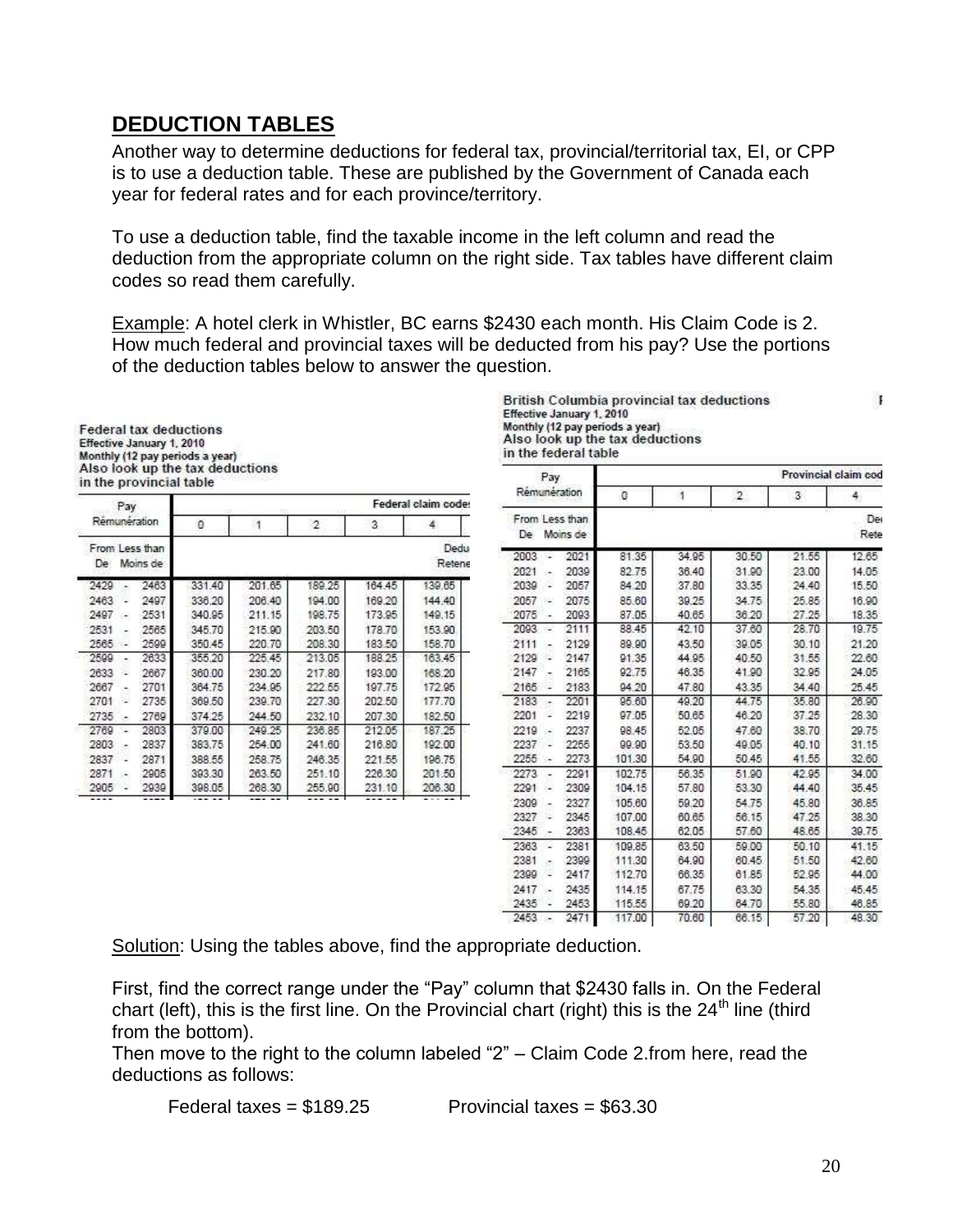## **ASSIGNMENT 9 – DEDUCTION TABLES**

1) A worker in Calgary, AB earns \$1391 bi-weekly (every two weeks), and his Claim Code is 3. How much federal and provincial tax will de deducted from his paycheque?

| Alberta provincial tax deductions |  |
|-----------------------------------|--|
| Effective January 1, 2008         |  |
| Biweekly (26 pay periods a year)  |  |
| Also look up the tax deductions   |  |
| in the federal table              |  |

| Pay                               |        |       |       | Provincial |
|-----------------------------------|--------|-------|-------|------------|
| Rémunération                      | ū      | ĩ     | 2     | 3          |
| From Less than<br>Moins de<br>De. |        |       |       |            |
| 1316<br>1332                      | 124.20 | 62.05 | 57.50 | 48.45      |
| 1332<br>1348                      | 125.70 | 63.55 | 59.00 | 49.90      |
| 1348<br>1364                      | 127.20 | 65.05 | 60.50 | 51.40      |
| 1380<br>1364                      | 128.70 | 66.55 | 62.00 | 52.90      |
| 1396<br>1380                      | 130.20 | 68.05 | 63.50 | 54.40      |
| 1396<br>1412                      | 131.70 | 69.55 | 65.00 | 55.90      |
| 1428<br>1412                      | 133.20 | 71.00 | 66.50 | 57.40      |
| 1428<br>1444                      | 134.65 | 72.50 | 67.95 | 58.90      |
| 1460<br>1444                      | 136.15 | 74.00 | 69.45 | 60.35      |
| 1460<br>1476                      | 137.65 | 75.50 | 70.95 | 61.85      |
| 1476<br>1492                      | 139.15 | 77.00 | 72.45 | 63.35      |
| 1508<br>1492                      | 140.65 | 78.50 | 73.95 | 64.85      |
| 1508<br>1524                      | 142.15 | 80.00 | 75.45 | 66.35      |
| 1540<br>1524                      | 143.65 | 81.50 | 76.95 | 67.85      |
| 1556<br>1540                      | 145.15 | 82.95 | 78.40 | 69.35      |
| 1558<br>1579                      | 148.80 | OA AF | 70.00 | 70.90      |

**Federal tax deductions** Effective January 1, 2008 Biweekly (26 pay periods a year)<br>Also look up the tax deductions<br>in the provincial table

| Pay                           |               |        |                | Federa |
|-------------------------------|---------------|--------|----------------|--------|
| Rémunération                  | 0             | 1      | $\overline{2}$ | 3      |
| From Less than<br>De Moins de |               |        |                |        |
| 1088<br>1104                  | 148.55        | 93.15  | 87.60          | 76.50  |
| 1104<br>1120<br>48            | 150.80        | 95.40  | 89.85          | 78.75  |
| 1120<br>1136<br>z.            | 153.00        | 97.65  | 92.10          | 81.00  |
| 1136<br>1152<br>29            | 155.25        | 99.85  | 94.30          | 83.20  |
| 1152<br>1168<br>٠.            | 157.50        | 102.10 | 96.55          | 85.45  |
| 1168<br>1184<br>28            | 159.75        | 104.35 | 98.80          | 87.70  |
| 1184<br>1200<br>-3            | 162.00        | 106.60 | 101.05         | 89.95  |
| 1216<br>1200<br>×,            | 164.20        | 108.85 | 103.30         | 92.20  |
| 1232<br>1216<br>43            | 166.45        | 111.05 | 105.50         | 94.40  |
| 1248<br>1232<br>2             | 168.70        | 113.30 | 107.75         | 96.65  |
| 1248<br>1264<br>÷.            | 170.95        | 115.55 | 110.00         | 98.90  |
| 1264<br>1280<br>×             | 173.20        | 117.80 | 112.25         | 101.15 |
| 1296<br>1280<br>28            | 175.40        | 120.05 | 114.50         | 103.40 |
| 1296<br>1312<br>z.            | 177.65        | 122 25 | 116.70         | 105.60 |
| 1312<br>1328<br>28            | 179.90        | 124.50 | 118.95         | 107.85 |
| 1328<br>1344<br>۰.            | 182.15        | 126.75 | 121.20         | 110.10 |
| 1344<br>1360<br>÷.            | 184.35        | 129.00 | 123.45         | 112.35 |
| 1376<br>1360<br>$\sim$        | 186,60        | 131.25 | 125.70         | 114.60 |
| 1376<br>1392<br>S)            | 188.85        | 133.45 | 127.90         | 116.80 |
| 1392<br>1408<br>63            | 191.10        | 135.70 | 130.15         | 119.05 |
| 1408<br>1424<br>28            | 193.35        | 137.95 | 132.40         | 121.30 |
| 1424<br>1440<br>$\sim$        | 195.55        | 140.20 | 134.65         | 123.55 |
| 1440<br>ĸ<br>1456             | 197.80        | 142.45 | 136.90         | 125.80 |
| 1472<br>1456<br>48            | 200.55        | 145.15 | 139.60         | 128.50 |
| 1472<br>1488<br>S.            | 203.90        | 148.50 | 142.95         | 131.85 |
| 1400<br>1504                  | <b>DOT OF</b> | 15105  | 148.00         | 105.00 |

2) Cindy earns an hourly wage of \$16.75, and she works 40 hours per week. She is assigned Claim Code 1. Using the charts from the Data Pages, calculate her weekly net pay.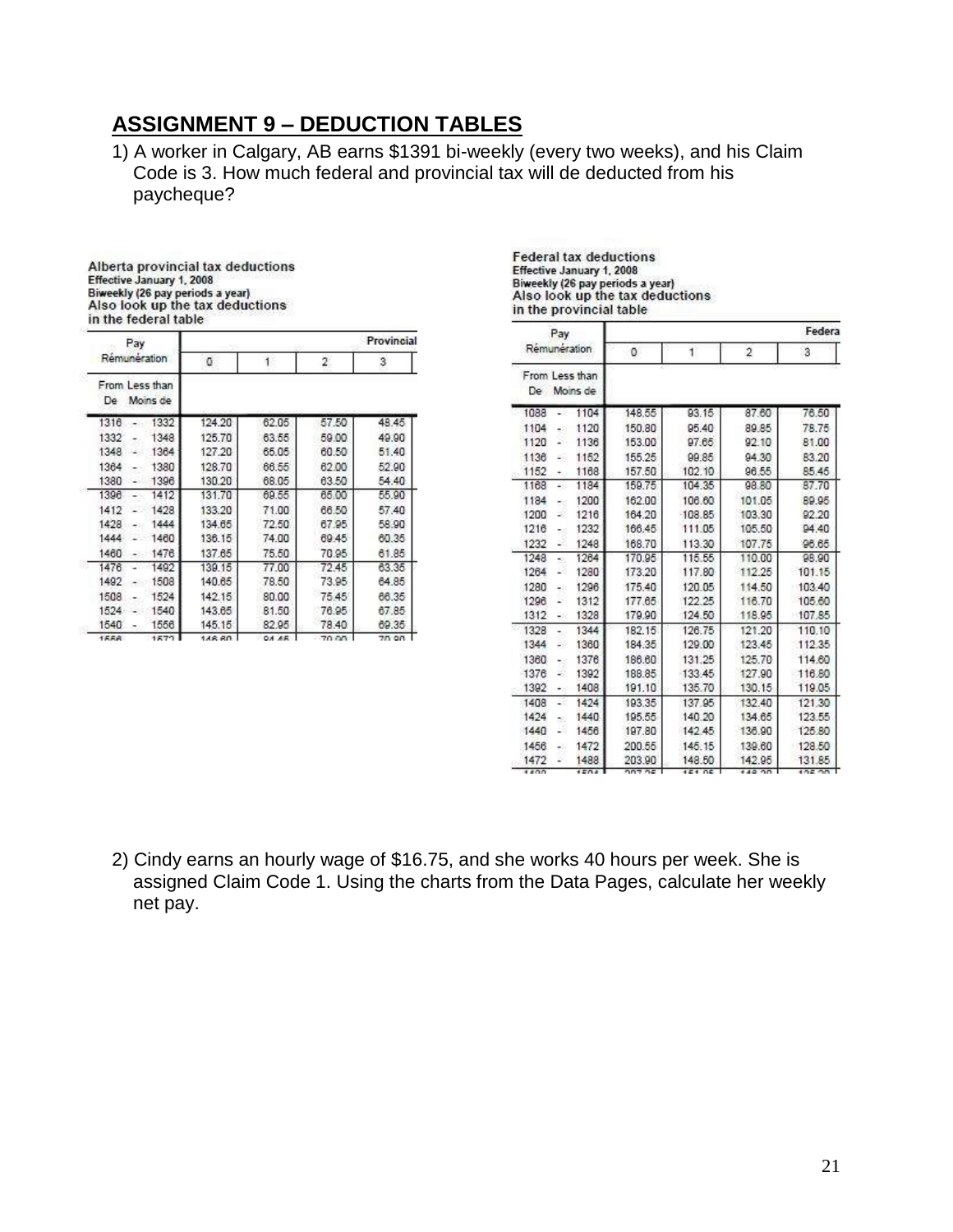# **PAY STATEMENTS**

A **pay statement** is a form that an employer gives each employee that shows gross earnings and deductions from earnings for a pay period. Pay statements can also be used to serve as a record for deduction calculations, and for determining net pay.

Example 1: Examine the simplified pay statement below and answer the following questions.

| Employee Name: Jolie      |         |                      |                               |
|---------------------------|---------|----------------------|-------------------------------|
| Company:                  |         | Pay Begin Date:      | 10/13/2010                    |
| ABC Elevator Repair       |         | Pay End Date:        | 10/19/2010                    |
| General                   |         |                      |                               |
| Employee ID:              | 999999  | Job Title:           | Elevator repair<br>apprentice |
| Address:                  |         | Pay Rate:<br>Annual: | \$19.00/h                     |
| <b>Hours and Earnings</b> |         |                      |                               |
| Description               | Rate    | <b>Hours</b>         | <b>Gross Earnings</b>         |
| Regular                   | 19.00/h |                      | \$712.50                      |

a) What is Jolie's hourly rate of pay? Solution: From the pay statement, Jolie earns \$19.00/hour

b) How many days does the pay period cover?

Solution: The pay period includes10/13/2010 (Oct. 13, 2010) to 10/19/2010 (Oct. 19, 2010), which covers 7 days.

c) If Jolie's gross earnings are \$712.50, how many hours did she work? Solution: Divide \$712.50 by \$19.00

 $$712.59 \div $19.00 = 37.5$  hours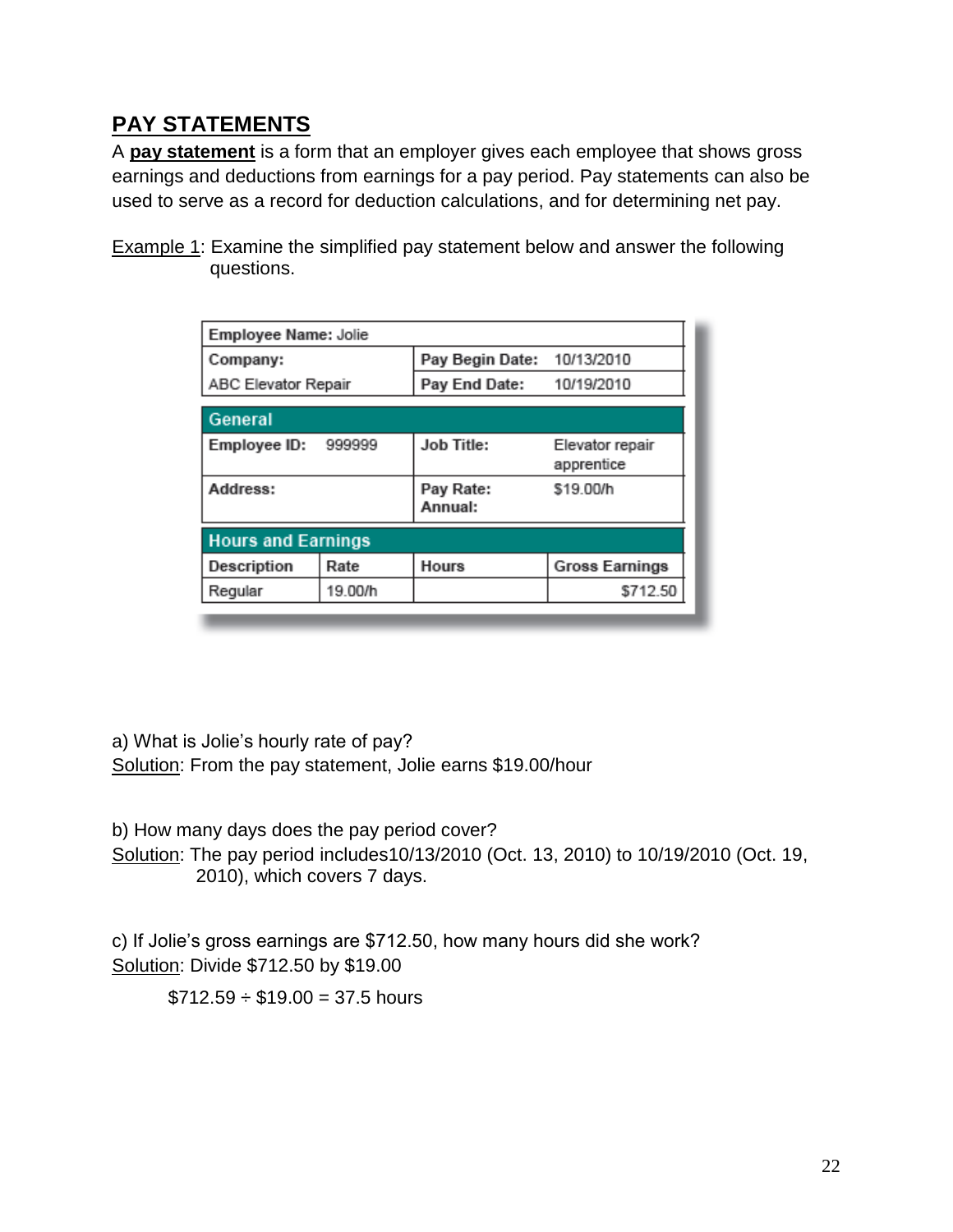# **ASSIGNMENT 10 – PAY STATEMENTS**

1) Using the pay statement below for Amanda, answer the following questions.

|                           | Employee Name: Amanda |                            |            |             |                         |                    |
|---------------------------|-----------------------|----------------------------|------------|-------------|-------------------------|--------------------|
| Company:                  |                       | Pay Begin Date: 08/17/2008 |            |             | Net Pay: \$413.88       |                    |
|                           |                       | Pay End Date: 08/23/2008   |            |             | Cheque Date: 08/23/2008 |                    |
| General                   |                       |                            |            |             | <b>Taxes Data</b>       |                    |
| Employee ID:              |                       |                            | Job Title: |             | Description             | Federal            |
| Address: 123 Main St.     |                       |                            | Pay Rate:  | \$500.00/wk | Claim Code              | 1                  |
|                           | Cochrane, AB          |                            | Annual:    | \$26 000.00 |                         |                    |
|                           |                       |                            |            |             |                         |                    |
| <b>Hours and Earnings</b> |                       |                            |            |             | <b>Taxes</b>            |                    |
|                           |                       | Current                    |            |             | <b>Description</b>      | Current            |
| Description               | Rate                  | Gross                      |            |             | Federal                 | \$40.15            |
|                           |                       | Earnings                   |            |             | Provincial              |                    |
| Regular                   | \$500.00/wk           | \$500.00                   |            |             | CPP                     | \$15.90<br>\$21.42 |
|                           |                       |                            |            |             | EI                      | \$8.65             |

- a) What is Amanda's gross weekly income?
- b) What is the total of Amanda's weekly deductions?

c) What is Amanda's net pay?

d) What percent of her gross pay did she pay in federal taxes?